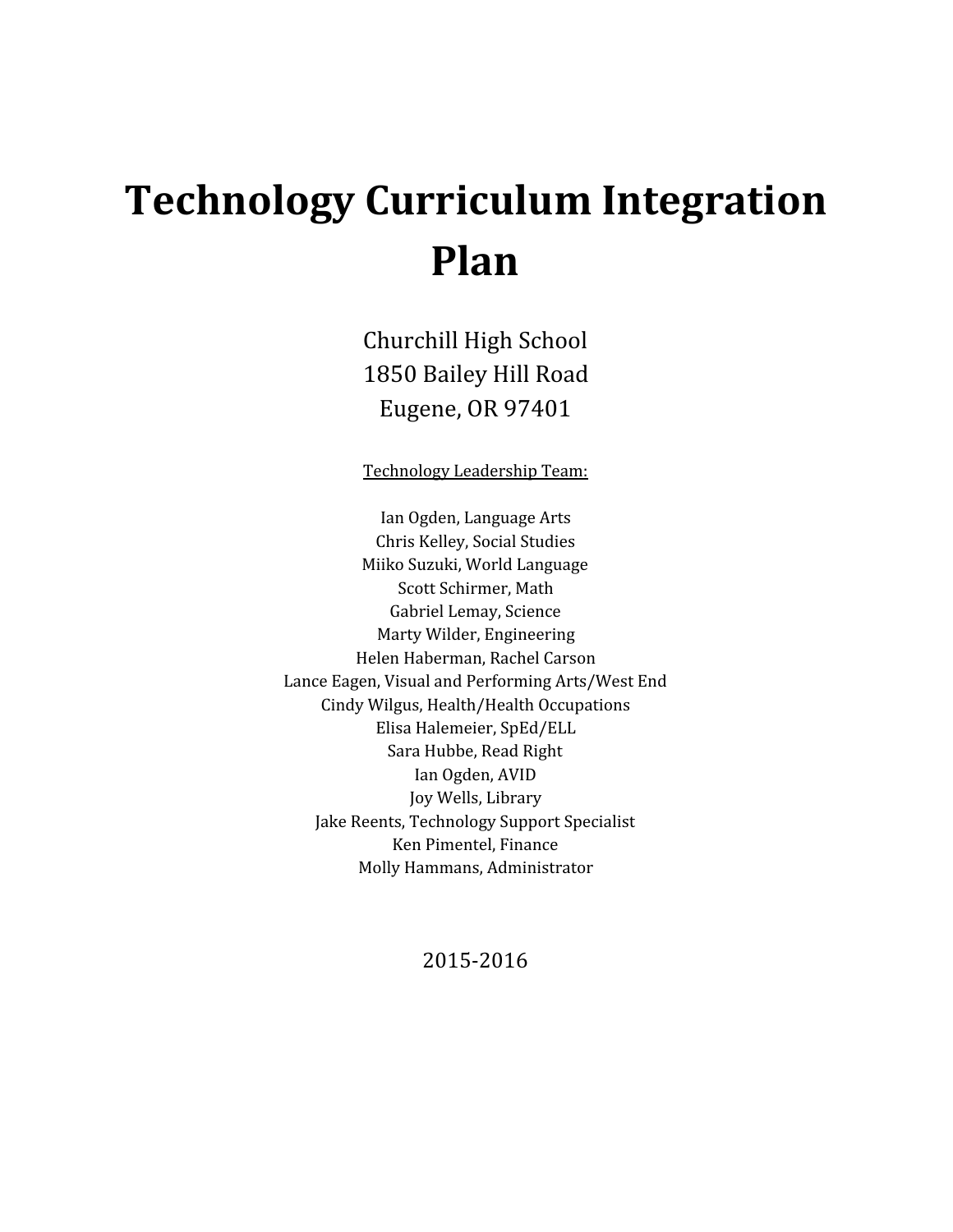# **Vision Statement**

Churchill High School will increase options for students in the focused area of science, technology, engineering and math through the increased access and use of technology across the content areas.

Our vision is to facilitate and inspire student learning and creativity on the path to college and career readiness and the mastery of  $21^{st}$  century skills through the integration of technology. We are striving to become a 1:1 personal device school, in that every student has access to technology and that students and families in our community are able to access school technology during non-school hours. Our educational technology vision is adopted directly from the National Educational Technology Standards for Teachers and Students (NETS\*T and NETS\*S):

Effective teachers model and apply the NETS\*S as they design, implement, and assess learning experiences to engage students and improve learning; enrich professional practice; and provide positive models for students, colleagues, and the community.

All teachers should meet standards and performance indicators to facilitate and inspire student learning and creativity and to design and develop digital-age learning experiences and assessments. Teachers should also be expected to model digital-age work and learning, to promote and model digital citizenship and responsibility, and to engage in professional growth and leadership.

From NETS\*S, our vision for students is that they will use technology to create and innovate, communicate and collaborate, research, think critically and problem-solve, demonstrate digital citizenship, and demonstrate understanding of technology operations and concepts.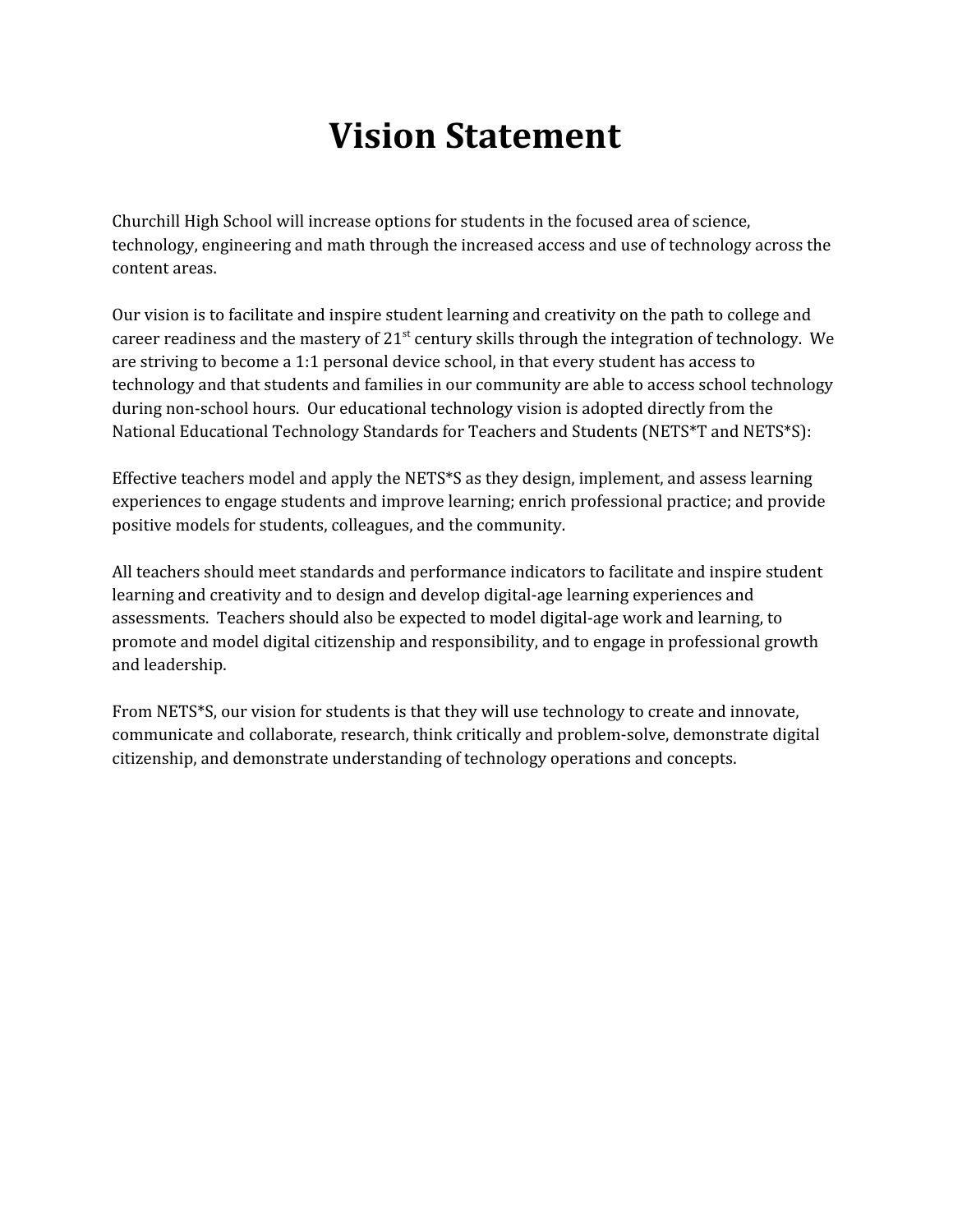# **Goals and Objectives**

# Goals and Objectives for Students:

## *1. Creativity and innovation*

*Students demonstrate creative thinking, construct knowledge, and develop innovative products and processes using technology.*

- *a. Apply existing knowledge to generate new ideas, products, or processes*
- *b. Create original works as a means of personal or group expression*
- *c. Use models and simulations to explore complex systems and issues*
- *d. Identify trends and forecast possibilities*

Language Arts: Students use technology, including the Internet, to produce, publish, and update individual or shared writing products in response to ongoing feedback, including new arguments or information. Students write several essays, create presentations, and participate in online feedback, as well as discussion. Students will also use interactive software to build grammar skills including formative and summative assessments. Citation making software is used for research projects.

Social Studies: In social studies classes, students are required to conduct outside research to satisfy requirements for research papers and persuasive essays required in most every class. The department uses google docs and the file management system doctopus to allow students to continually refine their writing based off peer and teacher feedback. We also require students to cite information obtained from online source in their essays in addition to the information found in their textbooks.

### World Language:

Students use interactive software, videos, applications, online resources in order to create written texts in more authentic situations or create a video letter for actual communications with native speakers of the target language. Students can conduct a research on issues of the countries of which the target languages are spoken applying internet resources and present them digitally in order to share their findings with classmates.

Math Department: Students would use interactive software that corresponds to curriculum. Students design, build and present math problems using videos, Apps, and resources available. iPads would enable students:

- To improve understanding of some of the mathematical concepts which are important in secondary school mathematics.
- To improve understanding of the nature of mathematics: what is important, how it is practiced, how mathematical validity is determined.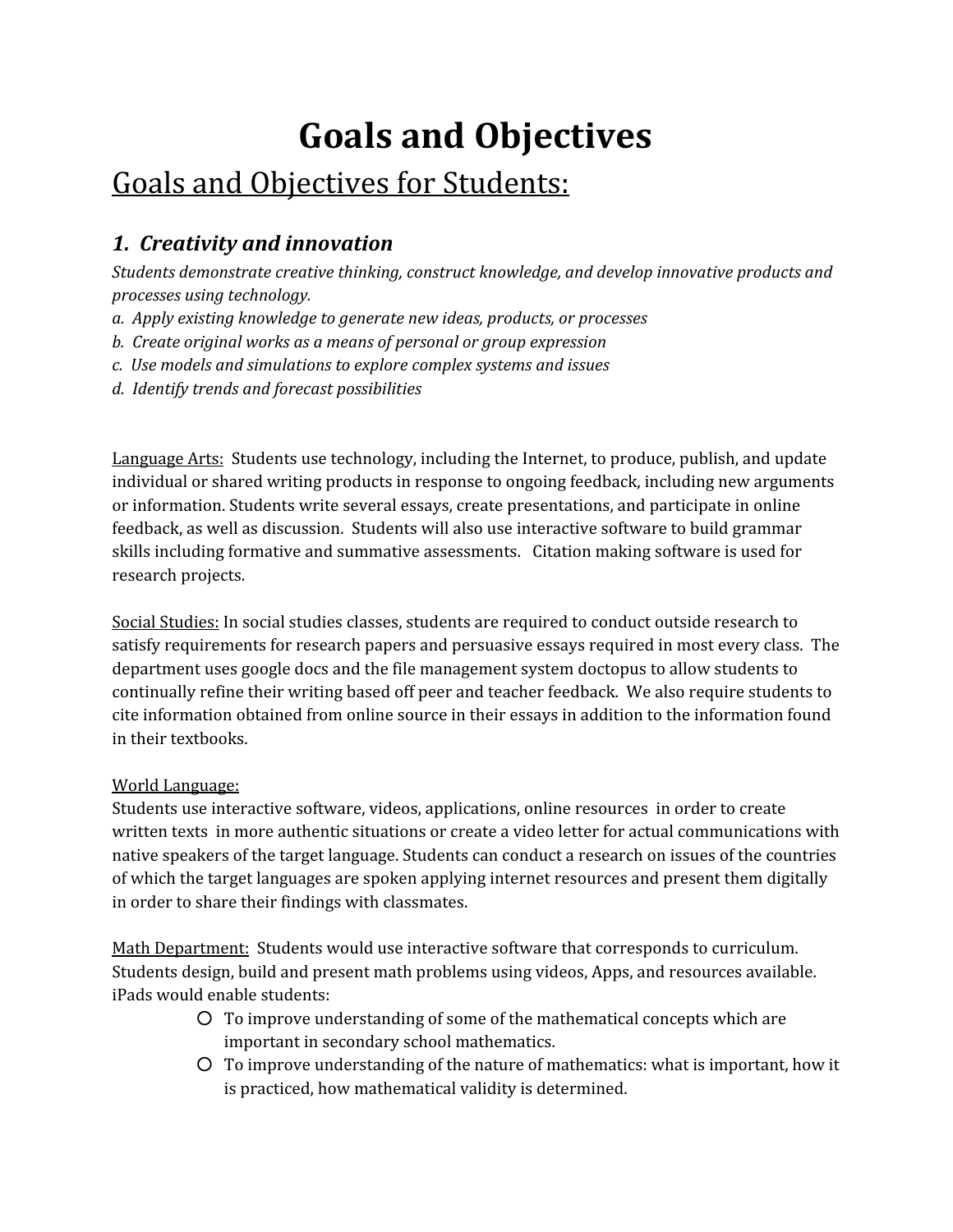- To improve understanding of the historical development of selected topics from secondary school mathematics.
- To develop an inquiry approach to and an ability to reflect on mathematical concepts.
- To increase understanding of secondary school students' mathematical thinking and understanding.
- To increase ability to specify subject matter involved in a specific mathematics topic and make distinctions among them.
- To increase ability to choose among lessons and curriculum materials based on the intended mathematical subject matter and the current understandings of the students. (i.e. Khan Academy, TED Talks, Apps)
- To design and create mathematical presentations..

Science Department: Students can access computer modeling software and/or access existing online interactive models to predict and extrapolate ideas and results. Using online systems models (for instance calculating carbon footprints) they can manipulate various inputs and outputs as a way to explore cause and effect. This deepens the understanding and helps generate higher levels of problem solving around scientific challenges.

More specific projects have included creating posters on Endangered Species, using EasyBib software to create citations and the CHS Online Library databases to find information, writing "reflection" essays on the discovery of DNA and writing research papers on modern Biotechnology and applications.

Engineering: Students create CAD models using Autodesk Inventor, SolidWorks or Revit to design 3D models, architectural designs or product improvements. Students use modeling software to run physics simulations, property analysis and generate new ideas and solutions to real world problems. Students use a variety of program languages to program robots, develop apps and write code. Students use spreadsheet formulas to log and analyze statistical data to verify outcomes of their designs or for problem identification.

Rachel Carson Academy: Students record watershed monitoring data from local sites and create spreadsheets and data tables displaying their results throughout the school year. \*Students create a final project that chronicles cumulative data results, provides year-end analysis and makes recommendations for improving watershed health. \* Students create presentations of research topics in environmental science.

Photography (Art): Students learn camera functions, digital editing software and photography techniques to create original artwork on a daily basis.

Graphic Design Academy (Art): Students design logos, posters, brochures, t-shirts, flyers for projects and live clients as well as manipulate digital images.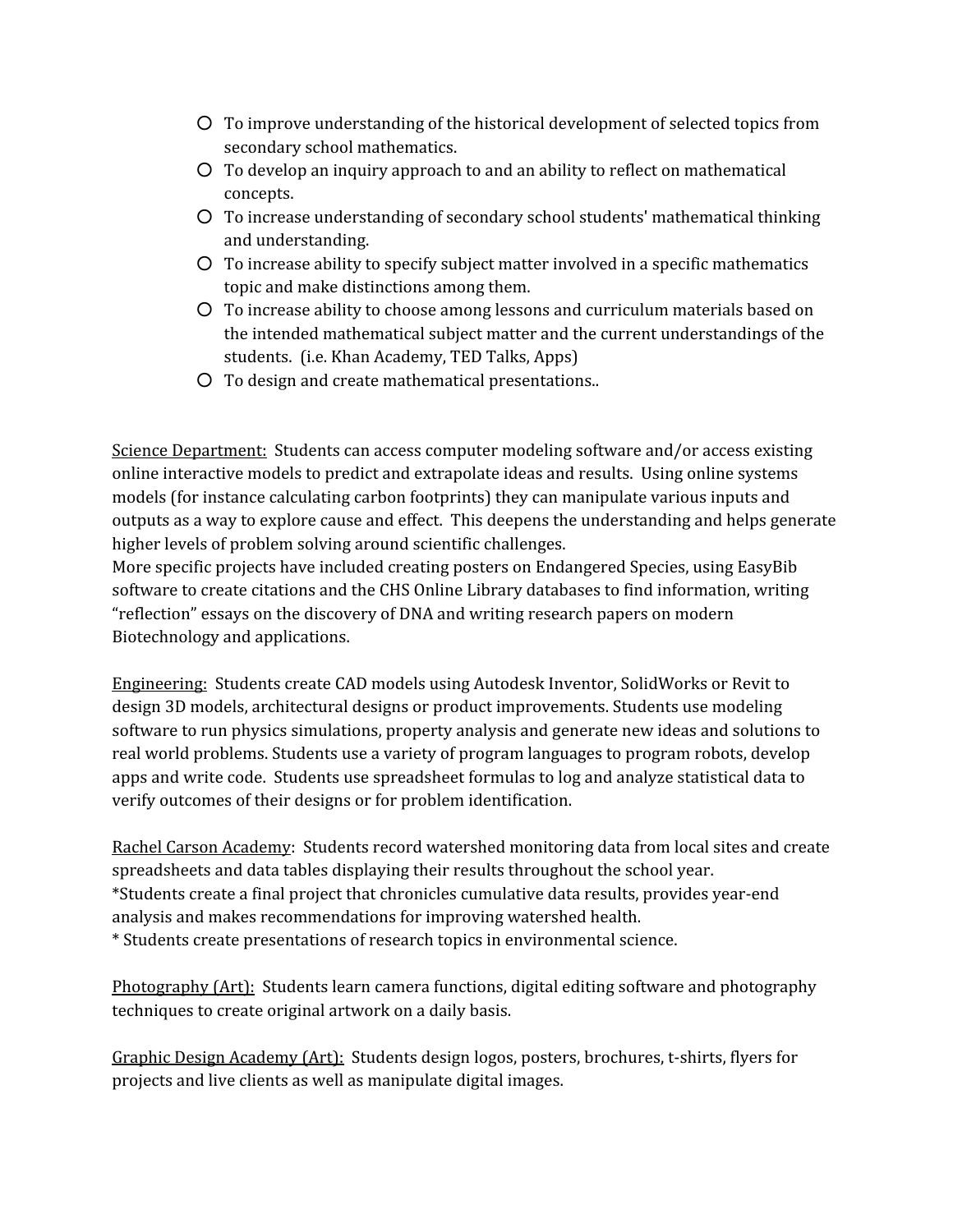HE/Health Occ: Students create Nutrition projects to present to the class using Easybib for citation accrediting and using pictures in their presentations for comparison and contrasts. Also using various internet sites, for tracking daily and weekly calorie intakes and then presenting the best menu items for a healthy diet. Also using the activity tracker to make sure that calories are equal to calories out for a healthy weight.

AVID: Students write several essays each year, from autobiographical to research papers to college application essays. Citation making software is used for research projects. Students also use technology to create innovative presentation that explore complex systems and issues, as well as identify trends and forecast possibilities.

ESS/ELL: Students use interactive software, videos, assistive technology and translation tools to meet daily goals and demonstrate proficiency.

Library: Student learning will be guided by lo Oregon School Library Standards - adopted by the State Board of Education on January 22, 2015 as follows:

| Information | Standard 1: Use skills, resources, and tools to inquire, think critically and |
|-------------|-------------------------------------------------------------------------------|
| Literacy    | gain knowledge                                                                |
|             | Standard 2: Use skills, resources, and tools to draw conclusions, make        |
|             | informed decisions, create new knowledge, and apply knowledge to new          |
|             | situations.                                                                   |
|             | Standard 3: Use skills, resources, and tools to create and share work that    |
|             | expresses and demonstrates new understandings                                 |
| Reading     |                                                                               |
| Engagement  | Standard 1: Develop an appreciation for reading                               |
|             | Standard 2: Comprehend, interpret and evaluate informational and fictional    |
|             | text                                                                          |
|             | Standard 3: Build reading skills and behaviors for life-long learning         |

Specific technologies promoted by library include: use of databases for information needs such as research projects; use of computers for citation making (EasyBib); basic computer skills such as keyboarding, file management, document creation, and printing.

### *2. Communication and collaboration*

*Students use digital media and environments to communicate and work collaboratively, including at a distance, to support individual learning and contribute to the learning of others. a. Interact, collaborate, and publish with peers, experts, or others employing a variety of digital environments and media*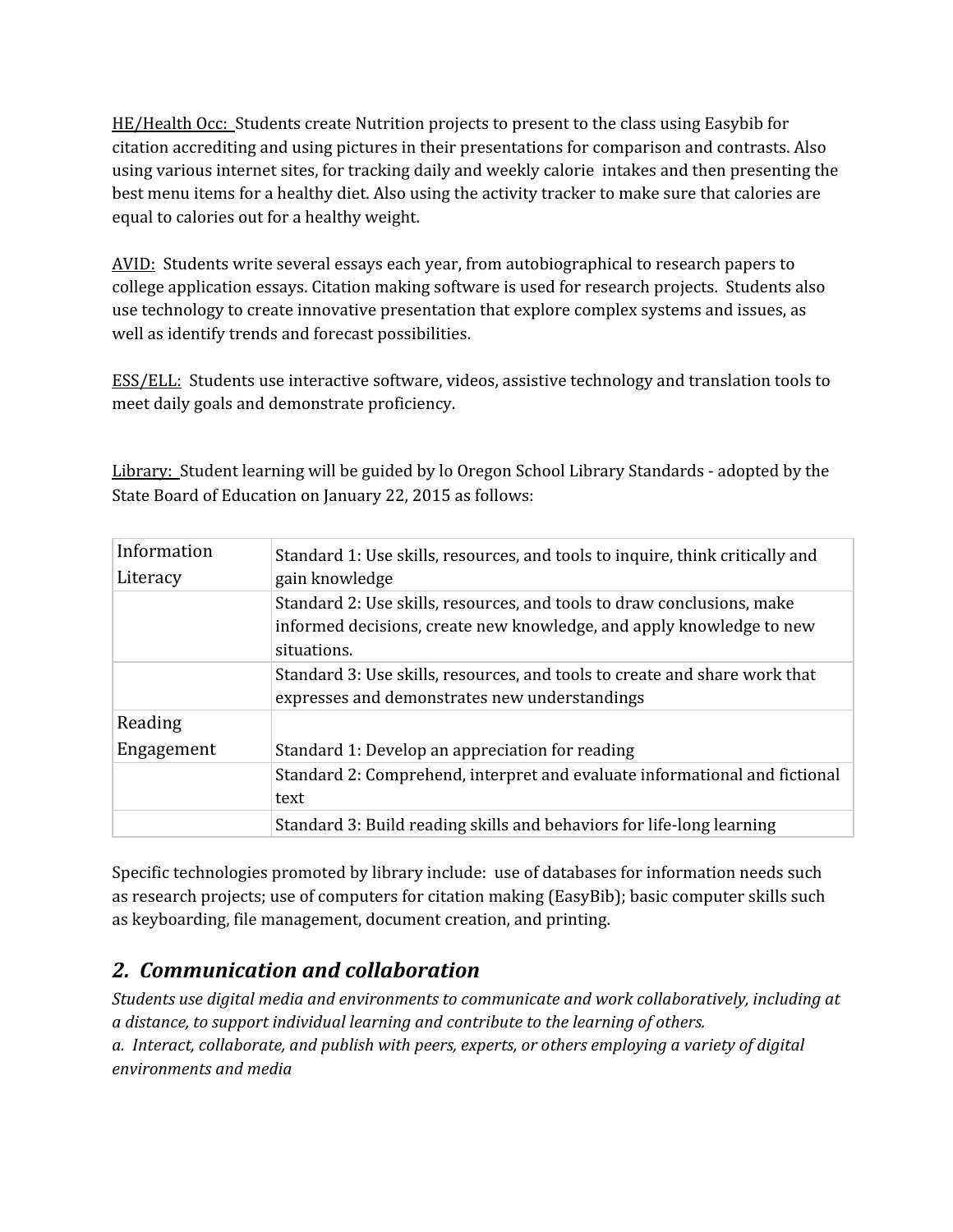*b. Communicate information and ideas ef ectively to multiple audiences using a variety of media and formats*

*c. Develop cultural understanding and global awareness by engaging with learners of other cultures*

*d. Contribute to project teams to produce original works or solve problems*

English Language Arts: Students create group projects using Google Docs to work together on notes, papers, and presentations. Students working on Smarter Balanced (OAKS) use computers to write drafts, create revisions, and submit final works.

Social Studies: Students use google docs and the file management system doctopus to create, revise, and finalize research papers and persuasive essays. Group research projects are also created on google docs that allow students to communicate and collaborate with their peers.

World Language: Students can exchange e-mails and messages with students from other countries in the target language. Students can apply the video recording equipment and editing software in order to record one's own speech in the target language for various purposes. For instance, students can report about one's own cultures in the target language in order to introduce these cultures or life-styles to high schools in other countries. Video recording projects in the target language can be used in order to express one's interpretation of literature work of the target language literature as a group project. Students can communicate with students of other countries in the target language applying on-line software such as Skype or Instagram.

Math Department: Students access Synergy, access online notes, and collaborate on math concepts. Students take practice tests for the SAT and Smarter Balanced. Students use videos online to help with math problems (ex: Khan Academy). Accessing and presenting data that is relevant to the success of our planet would make students more globally aware and more responsible.

Science: Students use computers to access current science information as a form of gathering critical background information in preparation for labs and lab-based projects. Computer access to current and relevant scientific developments is critical in a field that is constantly changing and evolving. (See more in the next section related to relevant research and information fluency.) Students use google docs to collaborate with lab partners and require spreadsheets for compiling data and generating graphic images to display their results. Presentations are critical for sharing their analyses and conclusions.

Engineering: Students collaborate in virtual design teams with students at other schools using social media and online collaboration tools. Students create digital portfolios that document the engineering design process including a design brief, initial concepts, research, prototypes, evaluation and final solution presentation.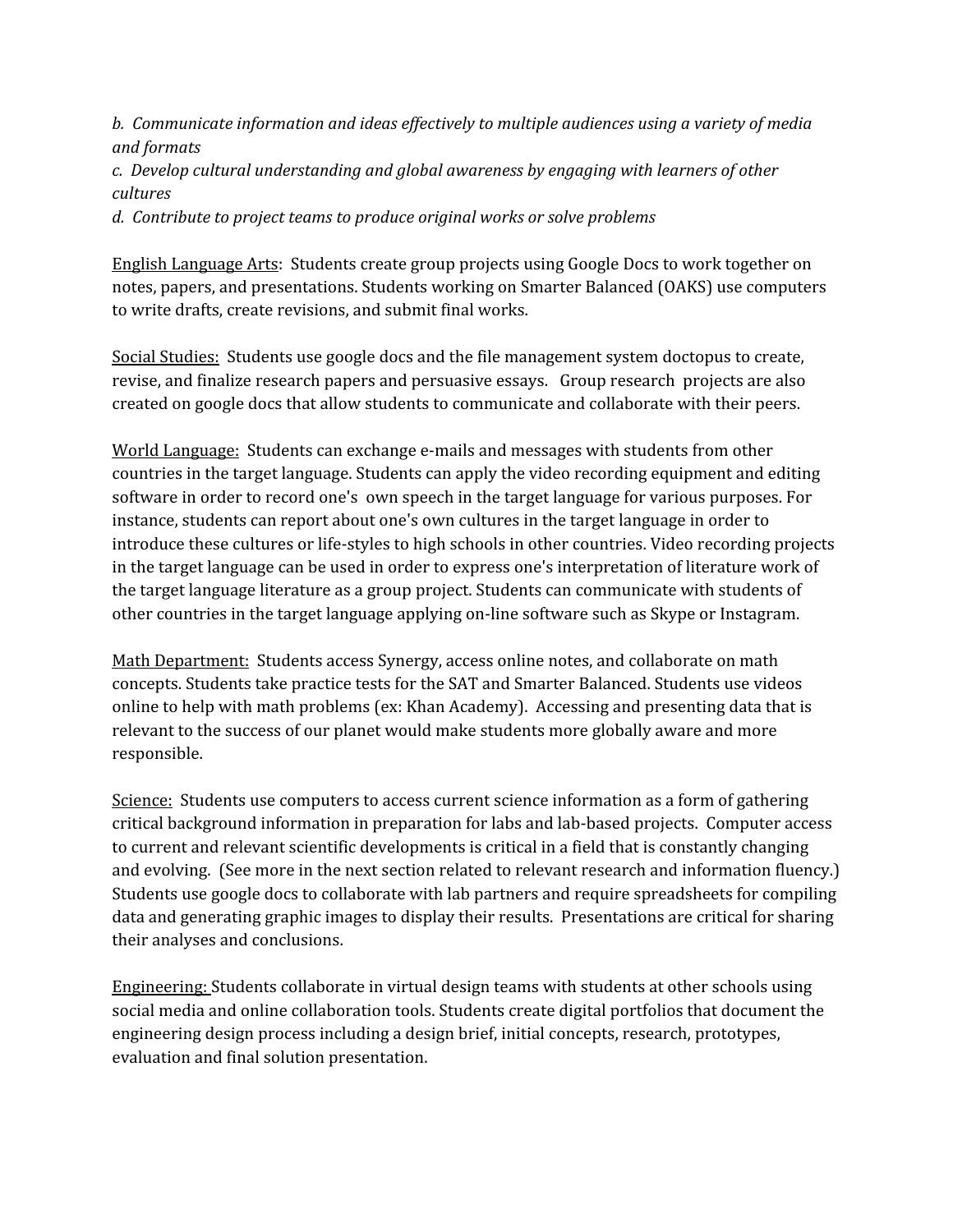RC: Use of computers allows students to record and compare their watershed monitoring data with their team and classmates. Students write papers and presentations involving their research and reflections and share the results with each other..

Photography (Art): Students work in teams to find, photograph, organize, print, and present examples of design elements.

Yearbook: Students use computers to produce the yearbook.

Layout & Publishing (Art): Students create posters & brochures, web sites, and Powerpoint presentations as individuals and in groups.

Graphic Design Academy (Art): Students work with clients to create functional artwork (logos, brochures, shirt designs, etc.) using software, printers, scanners, etc. Students work as a team to create functional artwork (logos, brochures, shirt designs, etc.) for live clients

HE/Health Occ: Students work in teams, divide tasks and research and communicate back to the team on various topics such as; drugs, tobacco and alcohol, medical research for various STD's and birth control options, using skype and other types of tech communication to share information with medical facilities and community networking partners. Having classroom technology will be beneficial to partner with our advisory board which is made up of community partners in both the medical field and health and fitness world.

AVID: Students use technology to collaborate and communicate with working professionals to set up internships and explore potential career paths. In addition, students collaborate, publish and present work with their peers in a variety of areas including, but not limited to college choices, scholarships, college majors and a variety of other areas of research based on the grade level.

ESS/ELL: Students learn to use Google Docs and other collaboration tools for working in groups. Students will utilize Synergy and be able to monitor and track their grades and progress. ESS students will learn how to save their work effectively.

Read Right: Students work semi-independently in tutoring groups using audio text on iPod Touches to efficiently increase their reading skills.. Supports struggling readers at all levels, notably effective for English Language Learners, students with dyslexia, students with learning disabilities, and general education students who were not able to reach grade level through other methods.

Library: Students learning will be guided by lo Oregon School Library Standards - adopted by the State Board of Education on January 22, 2015 as follows: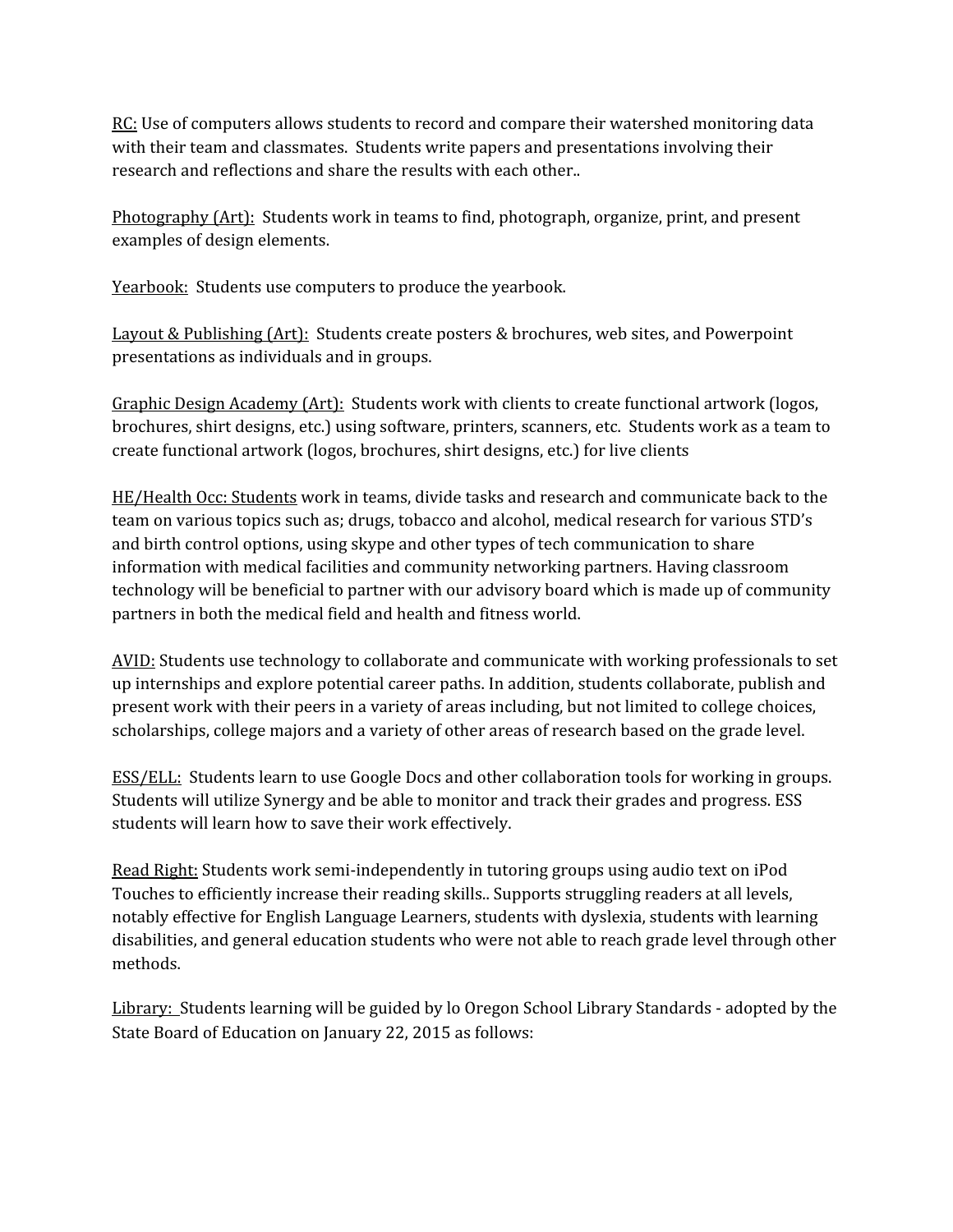| Social         | Standard 1: Practice ethical behavior to share knowledge (for example in    |
|----------------|-----------------------------------------------------------------------------|
| Responsibility | digital communities and group projects)                                     |
|                | Standard 2: Practice ethical behavior when using print and digital          |
|                | resources (for example practicing citing of sources)                        |
|                | Standard 3: Participate collaboratively, respectfully and productively as a |
|                | member of a democratic society                                              |

### *3. Research and information fluency*

*Students apply digital tools to gather, evaluate, and use information.*

*a. Plan strategies to guide inquiry*

*b. Locate, organize, analyze, evaluate, synthesize, and ethically use information from a variety of sources and media*

*c. Evaluate and select information sources and digital tools based on the appropriateness to specific tasks*

*d. Process data and report results*

English Language Arts: Students in Courageous Conversations use CHS Online Library databases to do research for topics of interest to be presented using Keynote or Powerpoint. Citations and notes were made using EasyBib.

Social Studies: Students in a variety of social studies classes are required to conduct research and cite vital and relevant information that cannot be found in their textbooks. In order for student to successfully find, analyze, organize, and cite the most relevant sources, students need access to computers in class.

World Language: Students do WebQuests activities that require them to expose Web pages in the target language in order to collect appropriate and necessary information effectively so that students can complete the task in an assigned time. Students do a research about cultures or issues of the country of which the target language is spoken and present their research in PowerPoint. Students will conduct research on geographical characteristics, cultures, historical events, seasonal events, food, festivals etc. of countries of which the target language is spoken in order to compare and contrast one's world to others.

Math Department: Students access online resources and digital books. Students conduct research for IB and AP projects/classes. Students sign up for LCC (college now classes). Students create and give presentations using numerous applications (Keynote, Powerpoint, Google Slides). Students do projects from teacher-made videos. Students engage in electronic note taking and have e-book access.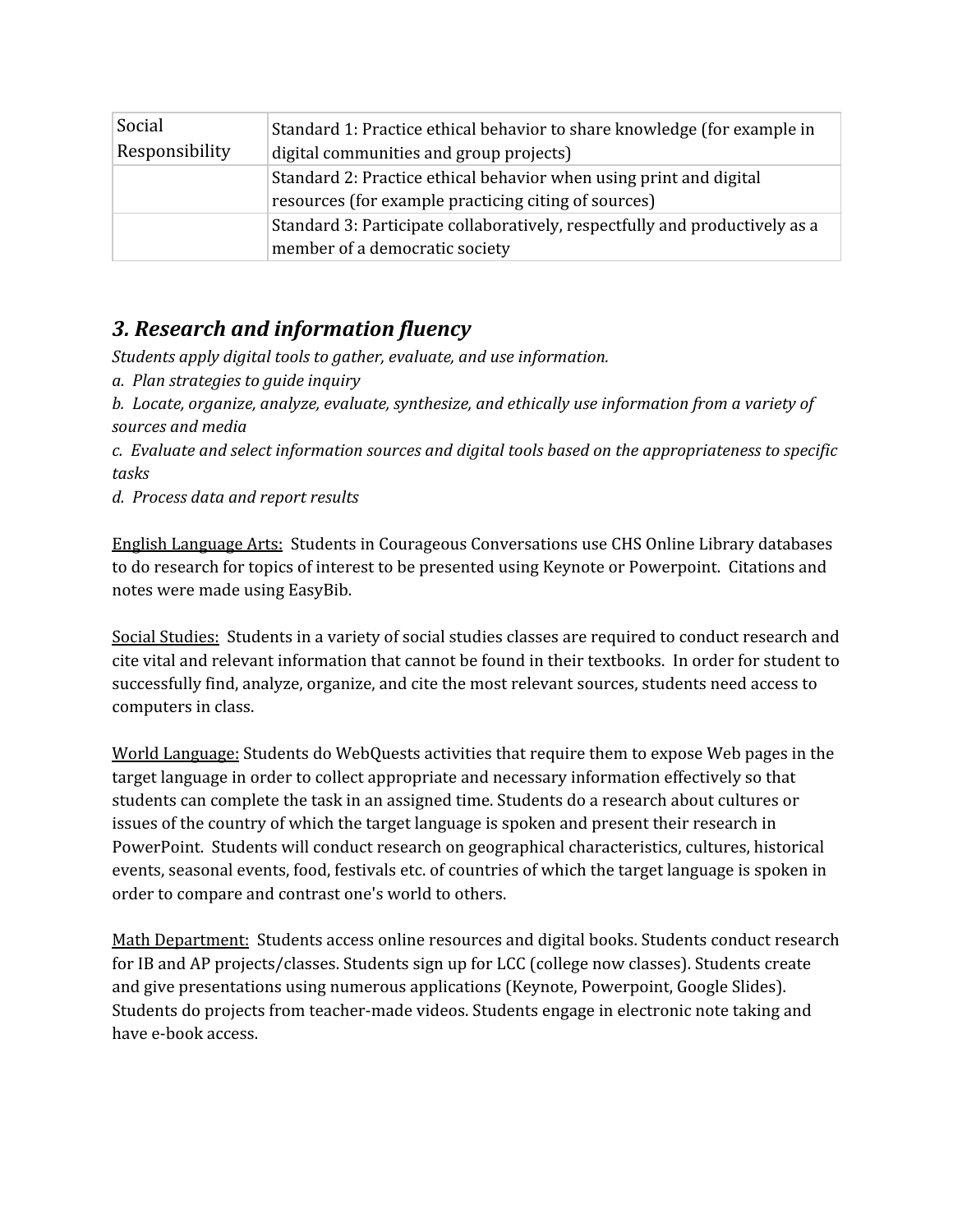Science: Computer access to current and relevant scientific developments is critical in a field that is constantly changing and evolving. Students access current, and in many cases "real-time" data that is being generated from scientific resources such as NOAA, USGS and NASA, to name a few. As a means of *processing data and reporting results,* students use google docs to collaborate with lab partners. Students will also utilize spreadsheets for compiling data and generating graphic images to display their results. Presentations are critical for sharing their analyses and conclusions.

Engineering: Students conduct product research and conduct online surveys to gather information about design concepts. Students use spreadsheet formulas to log and analyze statistical data to verify outcomes of their designs or for problem identification. Students produce frequency distribution charts and histograms to report data collection results and to predict future outcomes.

Rachel Carson Academy: Students research environmental problems and solutions for papers and presentations. Topics include climate change, energy use and resources, soil conservation and more. Students research and map forests by type in Oregon. Students research and map forest ownership in Oregon.

Graphic Design Academy (Art): Students research, organize and evaluate examples of competitor logos in order to study design trends and techniques (both current and historical). Students apply knowledge of copyright, public domain, and fair use in their own original artwork.

Photography (Art): Students research a master photographer and analyze their artwork. Students also address copyright issues specifically associated with social networking.

HE/Health Occ: Students use technology to research, outline, organize, evaluate and theorize various health/medical topics. Both programs including PE use this technology to write papers citing sources (easybib and other college accepted formats) to their respective topics. Using heart monitors and then plugging the data into the computer help analyze student performances.

AVID: Students use technology (specifically easyBib and other library databases) to outline their research, as well as to locate, organize, analyze, evaluate and synthesize information appropriate to the task.

ESS/ELL: Students know how to access valid, reliable online sources.

Read Right:Students work semi-independently in tutoring groups using audio text on iPod Touches to efficiently increase their reading skills.. Supports struggling readers at all levels, notably effective for English Language Learners, students with dyslexia, students with learning disabilities, and general education students who were not able to reach grade level through other methods.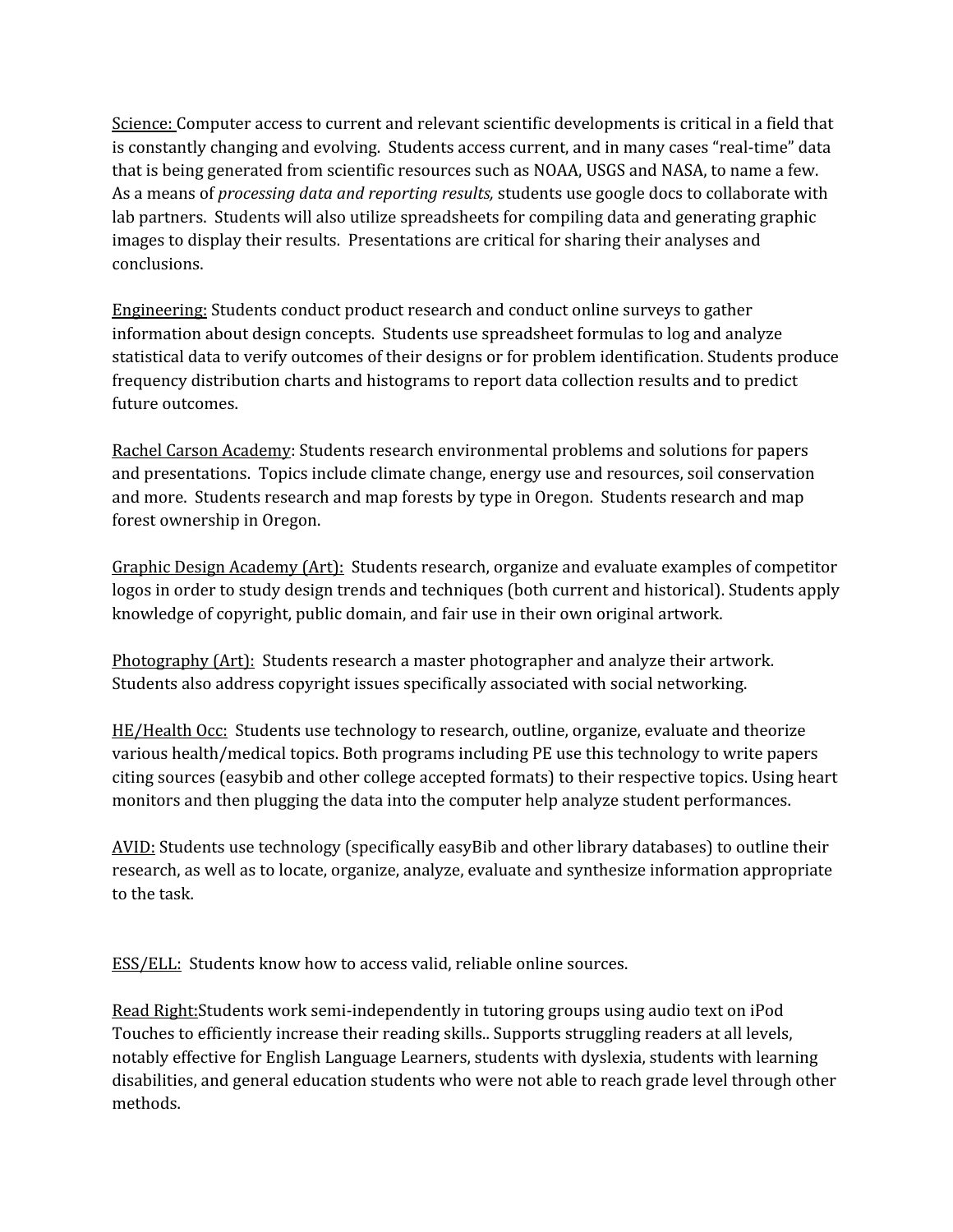Library: Students in multiple subject areas learn to use databases on CHS Online Library and use EasyBib software to create citations and do electronic note-taking. Students learn to look up books, articles, eBooks and other materials in VIA (catalog). Students access their accounts to find out what books (including textbooks) they have checked out and what fines are owed. The Library Media Specialist will mentor and collaborate with teachers in crafting well designed research projects, scaffolding and assessment criteria.

### *4. Critical thinking, problem solving, and decision-making*

*Students use critical thinking skills to plan and conduct research, manage projects, solve problems, and make informed decisions using appropriate digital tools and resources.*

- *a. Identify and define authentic problems and significant questions for investigation*
- *b. Plan and manage activities to develop a solution or complete a project*
- *c. Collect and analyze data to identify solutions and/or make informed decisions*
- *d. Use multiple processes and diverse perspectives to explore alternative solutions*

Language Arts: Students will create online portfolio to post writing work samples and to create a digital community where writing progress will be visible and creativity, rhetorical skill and craft will be acknowledged.

Social Studies: Students are instructed how to conduct authentic research, evaluate the credibility of sources, and accurately cite those sources in formal writing. Early on, students are taught how to sift through the vast amount of information located on the internet and select the best information that is valid, relevant, and supports their thesis for research papers, persuasive essays, group project, presentations, and other activities.

World Language: Students research on current issues of other countries of which the target language is spoken in order to discuss causes of the problem and possible solutions in class. Those topics might include global warming and other environmental issues, immigration issues, or globalization etc. Students will create surveys in the target language in order to collect data from people in the country of which the target language is spoken in order to analyze differences and similarities among us.

Math Department: Students access online resources and digital books. Students conduct research for IB and AP projects/classes. Students sign up for LCC (college now classes). Students create and give presentations using numerous applications (Keynote, Powerpoint, Google Slides). Students do projects from teacher-made videos. Students engage in electronic note taking and have e-book access.

Science: As the world of science evolves and new challenges are discovered student access to information and modern technology is critical in defining *authentic problems* and investigating *significant questions.* Real time data and current developments of science can be accessed,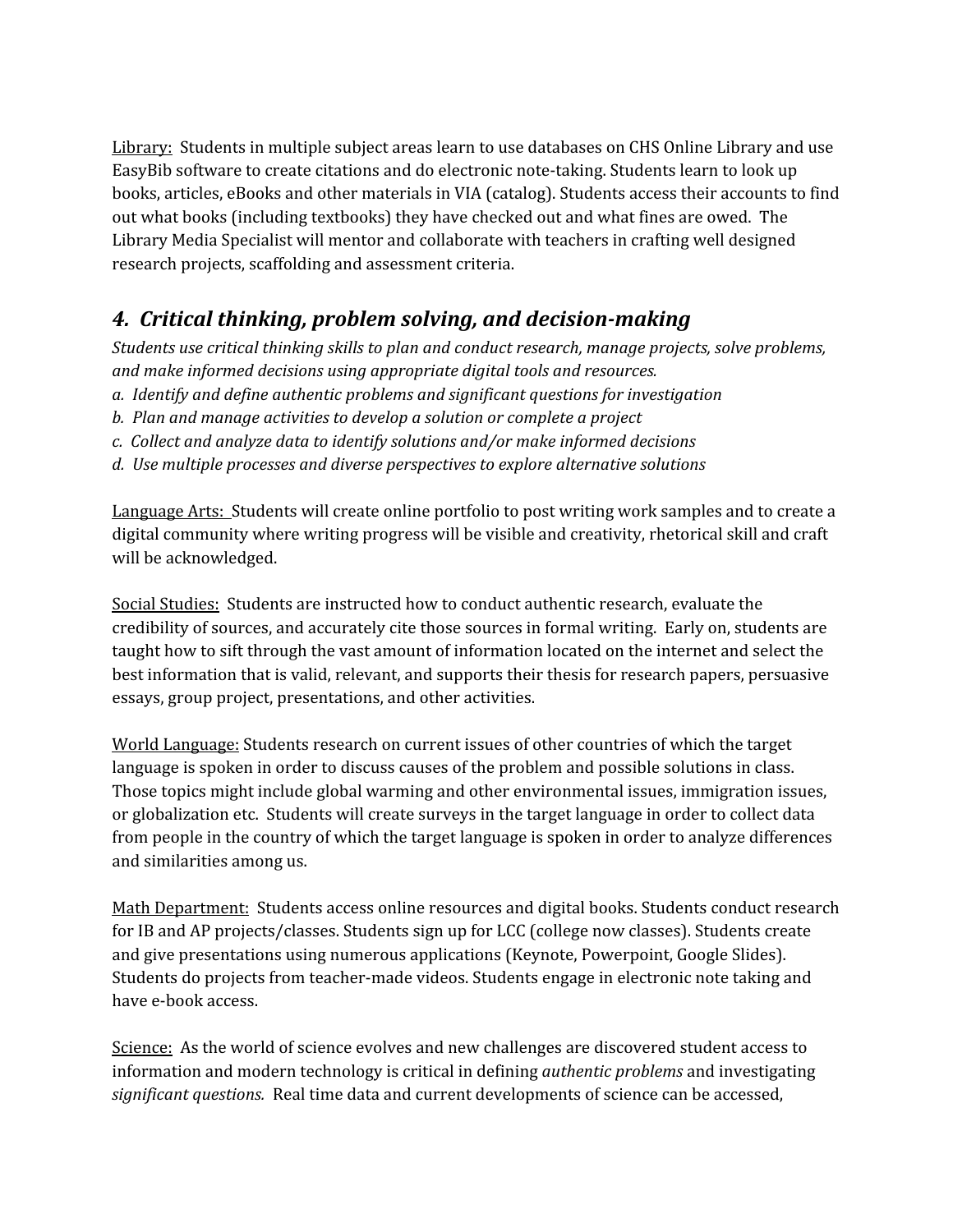researched and analyzed. Students can then experiment and research with various programs and online resources, represent and analyze data using data and modeling software, and then make informed, current and relevant decisions and use problem solving strategies to approach complex issues.

Engineering: Students use a digital Gantt chart for project management. Students design and utilize a decision matrix to narrow down design concepts and select an approach to a solution.

Rachel Carson Academy: Students create a final project that highlights year-end cumulative data results, provides year-end analysis and makes recommendations for improving watershed health based on the data they collected.

Photography (Art): Students adjust manual camera settings (ISO, aperture, and shutter speed) to achieve desired photographic outcomes and effects.

Graphic Design Academy (Art): Advanced students follow the design process (research, brainstorm, sketch, narrow, refine, rough, revise, comprehensive) to take concepts from idea to finished product using both technology and pencil & paper. Students generate a process book in both digital and printed form.

HE/Health Occ: Using technology to research family medical history, researching modern stem cell research, the use of marijuana and how it will and is affecting our society, being able to compare work internships with other types of jobs and reflect back with a project presented to the class along with a student portfolio, all with the use of technology.

ESS/ELL: Students use online tools, apps, and other digital media to work on and finish projects. Students also use those same tools and assistive technology for translation and project development.

AVID: Students use technology to enhance their critical thinking while conducting research and managing projects through the use of google docs and other online resources. Students work collaboratively to identify real world problems and use technology to research solutions and present their findings. Students also create online portfolios allow them to set goals and track their academic progress, seeking solutions when current methods are unsuccessful.

Read Right:Students work semi-independently in tutoring groups using audio text on iPod Touches to efficiently increase their reading skills.. Supports struggling readers at all levels, notably effective for English Language Learners, students with dyslexia, students with learning disabilities, and general education students who were not able to reach grade level through other methods.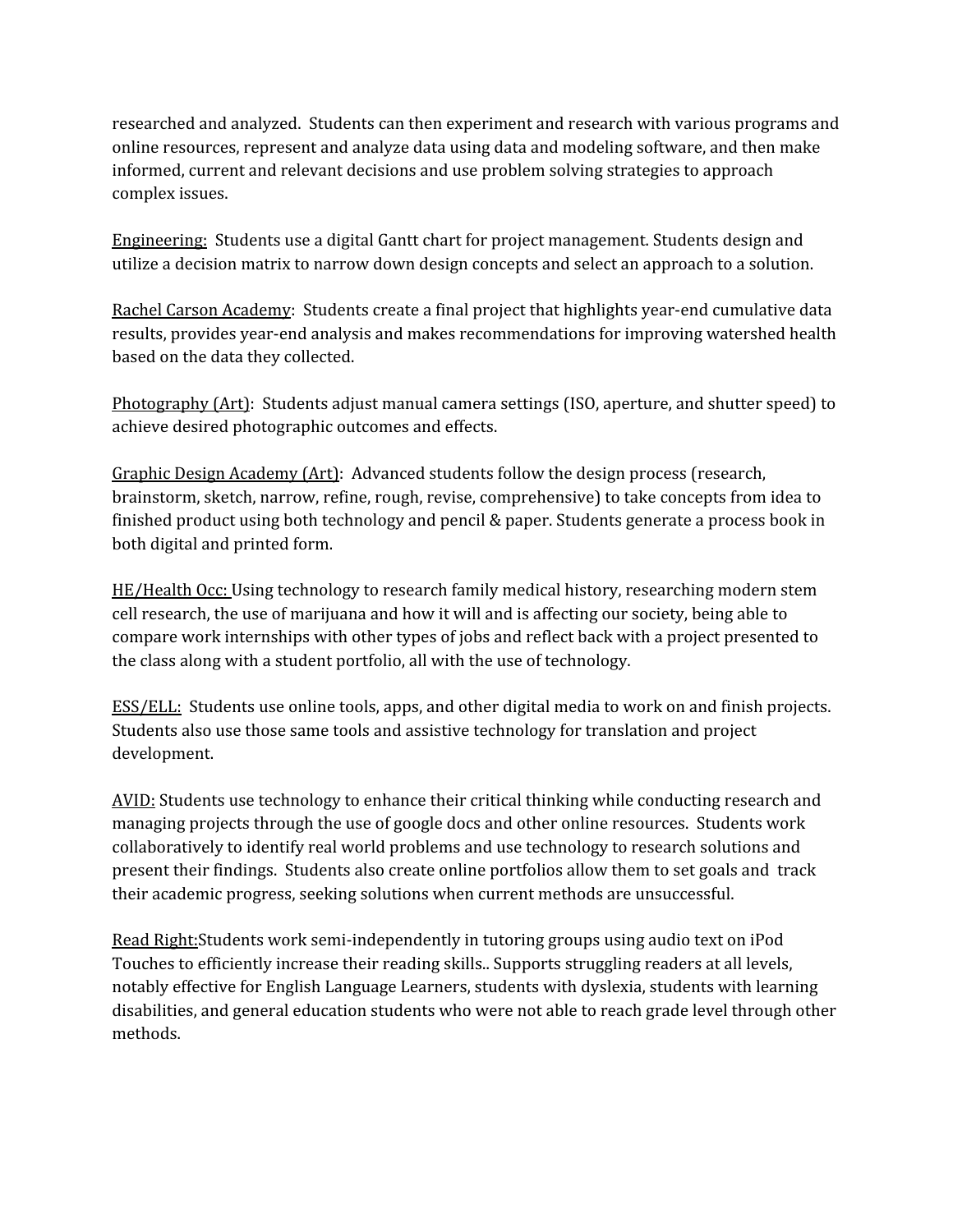Library: Students learning will be guided by Oregon School Library Standards - adopted by the State Board of Education on January 22, 2015 as follows:

| Technology  | Standard 1: Use a variety of digital environments and formats to support                                                                                     |
|-------------|--------------------------------------------------------------------------------------------------------------------------------------------------------------|
| Integration | information literacy (databases, websites, software)                                                                                                         |
|             | Standard 2: Use a variety of digital environments and formats to enhance<br>reading engagement (eBooks, audiobooks, speech to text, text to speech<br>tools) |
|             | Standard 3: Practice ethical behavior when using technology                                                                                                  |

### *5. Digital citizenship*

*Students understand human, cultural, and societal issues related to technology and practice legal and ethical behavior.*

*a. Advocate and practice safe, legal, and responsible use of information and technology*

*b. Exhibit a positive attitude toward using technology that supports collaboration, learning, and productivity*

*c. Demonstrate personal responsibility for lifelong learning*

*d. Exhibit leadership for digital citizenship*

Language Arts: Students will receive training

reading support with the use of eBooks, audiobooks, text to speech, and translation as needed.

Social Studies: Students learn how to responsibly use technology in the classroom and are also taught how to best sift through the vast amount of information on the internet. In our digital society, it is important for students to know how sort through information found online to discard irrelevant, or outright wrong information, from valid and accurate information.

World Language: Students will understand digital ethics and practice them at both school and home. Students can understand the limitation in internet based translation systems and use them wisely.

Math Department: Students access online resources and digital books. Students conduct research for IB and AP projects/classes. Students sign up for LCC (college now classes). Students create and give presentations using numerous applications (Keynote, Powerpoint, Google Slides). Students do projects from teacher-made videos. Students engage in electronic note taking and have e-book access.

Science: Students will evaluate and think critically about the information that is posted related to science. With many science topics that are controversial and open up conversations of ethics, slant and even research funding sources, students will seek out the best, current relevant science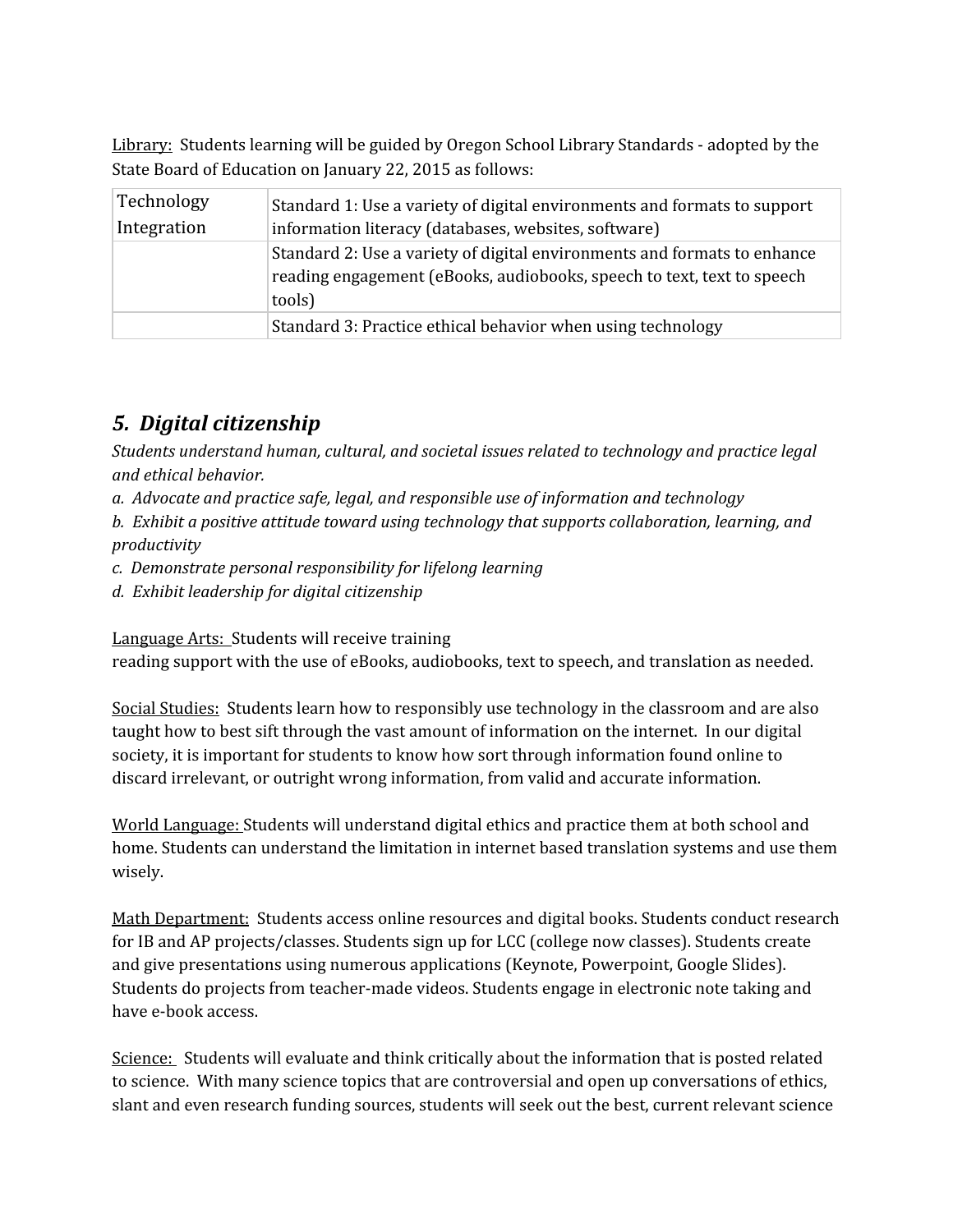information and will evaluate and verify scientific validity and objectivity. They will be able to differentiate among credible science and opinion that sometimes poses as science. This will help students think critically and objectively as they move on as citizens of the digital world. Students will be able to collaborate with others as they engage in problem solving and investigations.

Engineering: Students will evaluate sources of information including determining the source, date of publication, intended audience and establish a means to rank credibility. Students explore the history and workings of the Internet, and issues of security, privacy, and democracy are considered. Students debate policy questions about the ownership and control of digital data and examine the implications for creative industries and consumers.

Rachel Carson Academy: Students share learning about environmental science topics with their class. Students practice correct source citations and research practices.

Graphic Design Academy (Art): Students apply knowledge of copyright, public domain, and fair use in their own original artwork. Students use industry standard software (Illustrator, Photoshop, InDesign, scanning software, etc.).

Photography (Art): Students use industry standard software (Photoshop, Bridge, etc.) and online apps including Instagram, Pintrest, and Hipstamatic.

Layout & Publishing (Art): Students use consumer-level software (Pages, Keynote, online website generators such as Wix and Weebly).

HE/Health Occ: Using the various technology will enhance the level of integrity each student must have to work responsibly and collaboratively. Training will be done in the classroom and by the librarian who will guide students through reputable sites and decipher between credible and fictional information. When creating a project, students will be able to use online apps, pages, keynote, google docs, and others such web designs to help make presentations more professional.

AVID: AVID students learn how to advocate and practice safe, legal and responsible uses of technology through regular electronic communication with their teachers, as well as other community members. Through regular use of technology, AVID students develop and exhibit a positive attitude towards the use of technology and a lifelong desire for learning.

ESS/ELL: Digital citizenship, training on online safety, digital footprint awareness.

#### Read Right: TBD

Library: Library: Students learning will be guided by lo Oregon School Library Standards adopted by the State Board of Education on January 22, 2015 as follows: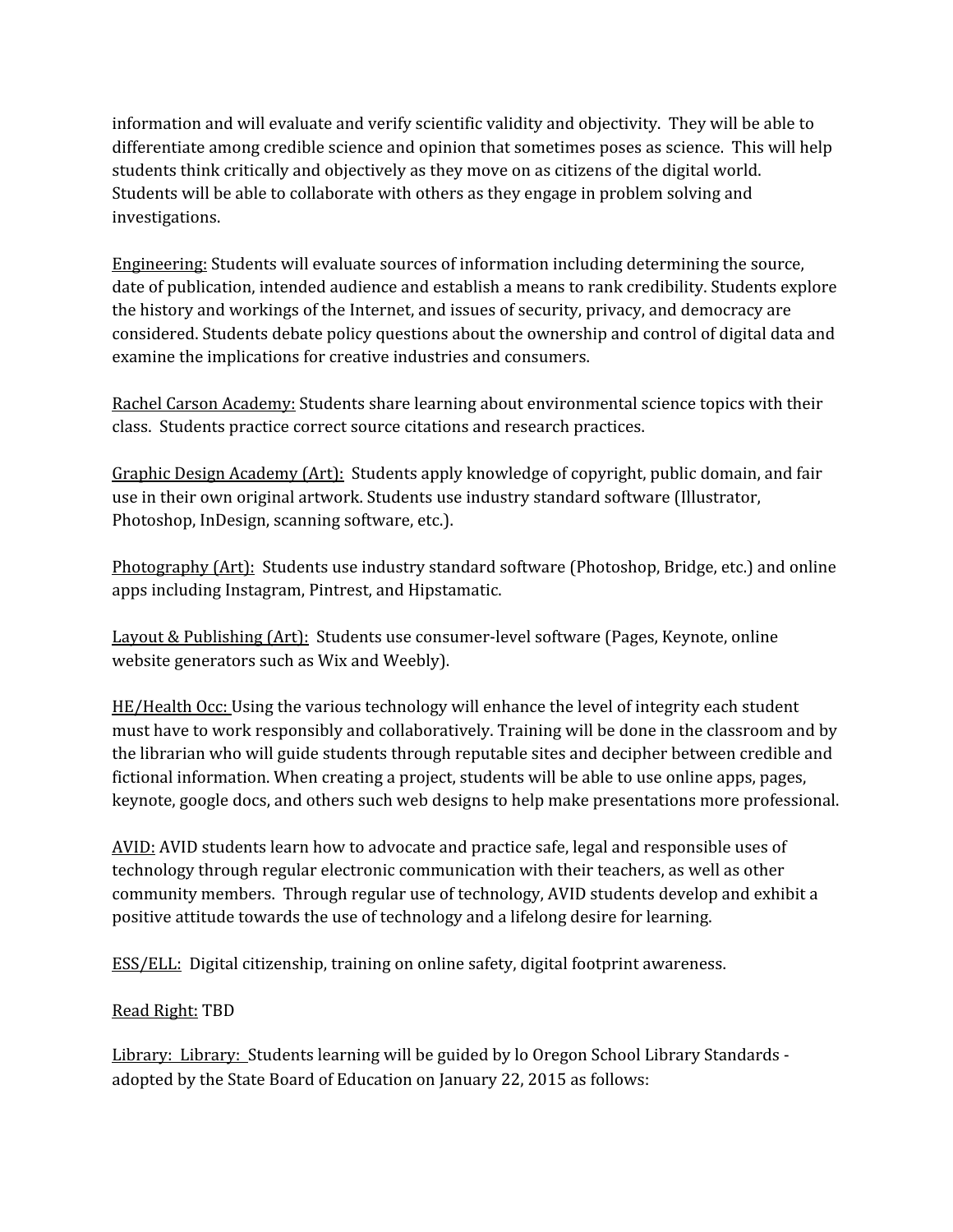| Social<br>Responsibility | Standard 1: Practice ethical behavior to share knowledge (for example<br>learning to cite sources)                                                                   |
|--------------------------|----------------------------------------------------------------------------------------------------------------------------------------------------------------------|
|                          | Standard 2: Practice ethical behavior when using print and digital<br>resources by expliciting teaching concepts such as plagiarism, citing<br>sources, and fair use |
|                          | Standard 3: Participate collaboratively, respectfully and productively as a<br>member of a democratic society (for example in digital communities)                   |

### *6. Technology operations and concepts*

*Students demonstrate a sound understanding of technology concepts, systems, and operations.*

- *a. Understand and use technology systems*
- *b. Select and use applications ef ectively and productively*
- *c. Troubleshoot systems and applications*
- *d. Transfer current knowledge to learning of new technologies*

Language Arts: Students will receive reading support with the use of eBooks, audiobooks, text to speech, and translation as needed. Dictation tools, apps or software will be made available to students to optimize learning experiences and skill building.

Social Studies: Students learn how to use various technological systems in social studies classes. The department uses EasyBib to facilitate organization, use, and correct citing of online academic sources in research papers and persuasive essays. Students have access to the file management doctopus, where students can submit work and find classroom materials online. Students also learn how to use and filter various informational databases for the best and most relevant research.

World Language: Students will be able to use any given internet based classroom learning resources such as Google Apps, Edmodo, Synergy, Class Website fluently. Students will be able to understand how to obtain support when they encounter technological problems during their school work. Students will be able to use language support systems in order to type the alphabet letters of the target language (e.g., Spanish and Japanese.)

Math Department: Students access online resources and digital books. Students conduct research for IB and AP projects/classes. Students sign up for LCC (college now classes). Students create and give presentations using numerous applications (Keynote, Powerpoint, Google Slides). Students do projects from teacher-made videos. Students engage in electronic note taking and have e-book access.

Science: In addition to critical classroom projects that utilize computers as research tools, data analysis and presentation of results, students will access online curriculum resources. As 4j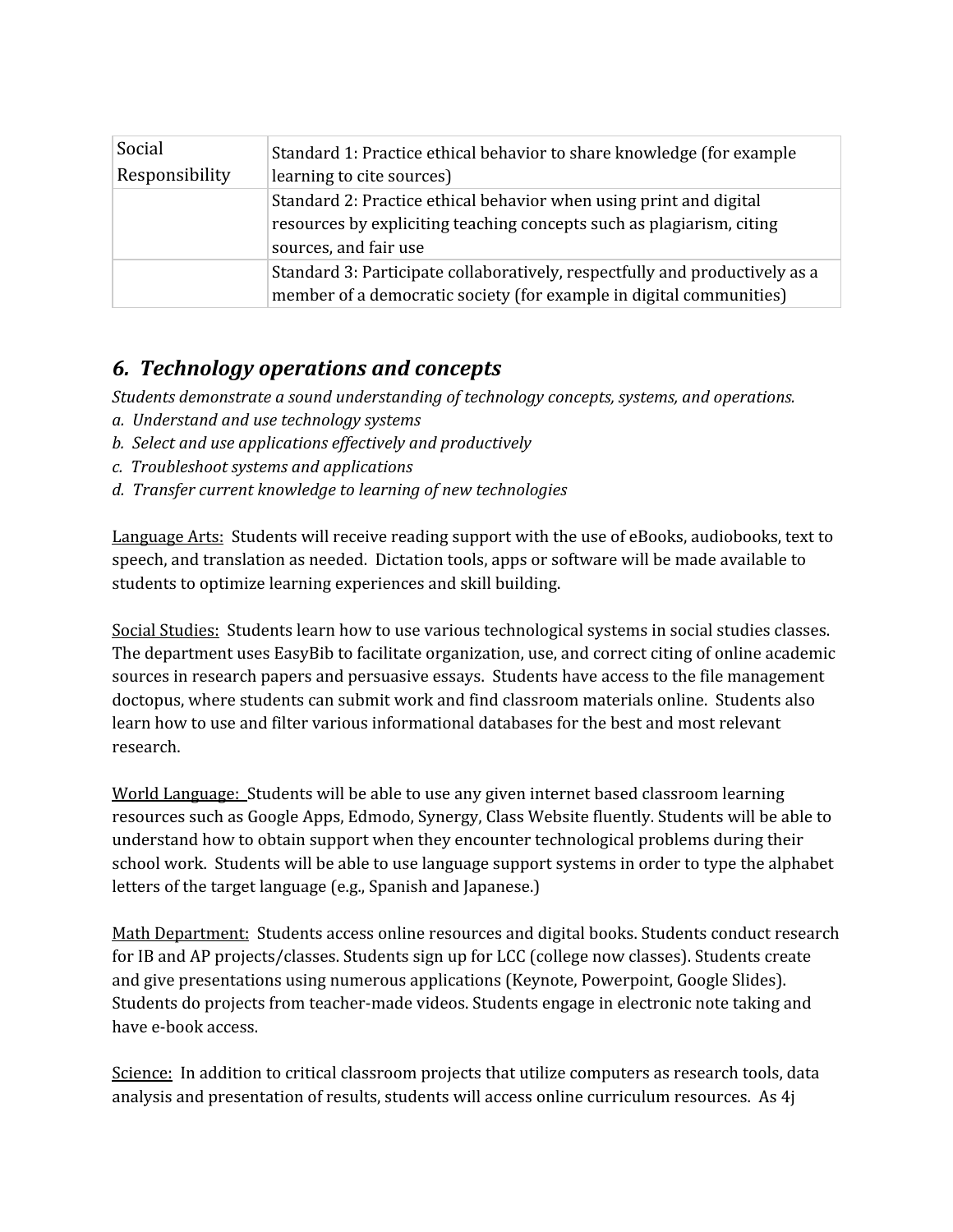adopts new science curriculum materials and textbooks, many of the textbook adoption options have amazing online reading support services, interactive textbook options and relevant updates as the field of science changes over time. Student access to computers will help our students meet the goals and benchmarks of the Next Generation Science Standards (NGSS) as adopted by the state of Oregon, particularly as they relate to Cross-Cutting concepts in technology.

Engineering: Students demonstrate proficiency in CAD modeling software, including the use of geometric relationships to model complex objects, use of dimensioning standards to produce working drawings, and assembly of parts into functional models. Students demonstrate proficiency in programming software using Agile methodology to define, strategize, code and test their designs.

Rachel Carson Academy: Students demonstrate mastery of Keynote, Google Docs, Google Presentation, internet searching and Easy Bib citations through the regular use of technology in classes.

Graphic Design Academy (Art): Students learn industry-standard software skills which extend beyond the classroom and develop career skills in relation to ever-changing and improving software.

Photography (Art): Students learn industry-standard software skills which extend beyond the classroom and develop career skills in relation to ever-changing and improving software.

HE/Health Occ: Students learn using a variety of technology applications how to transcribe medical data when given scenarios on patient status/diagnosis. Learning this medical information can then be applied in the classroom when given situations on how to move a medical patient, take diagnostic readings, care for certain injuries/wounds. In PE utilizing heart monitors and inputting the results into the med program, can give a person a better status on their cardiovascular condition.

AVID: AVID students learn and develop their ability to use a variety of technology applications including google docs, naviance, keynote, easybib, garage band and photoshop to name a few. Students learn to select the appropriate application for the task, troubleshoot problems, and transfer current knowledge to other technology applications.

**ESS/ELL:** Students learn to use assistive apps and the ability to look for, use, and share new technology. We will be having the ESS tech rep come in weekly to train students how to use assistive technology.

Read Right: N/A

Library: The Library Media Specialist will: --model effective strategies for developing multiple literacies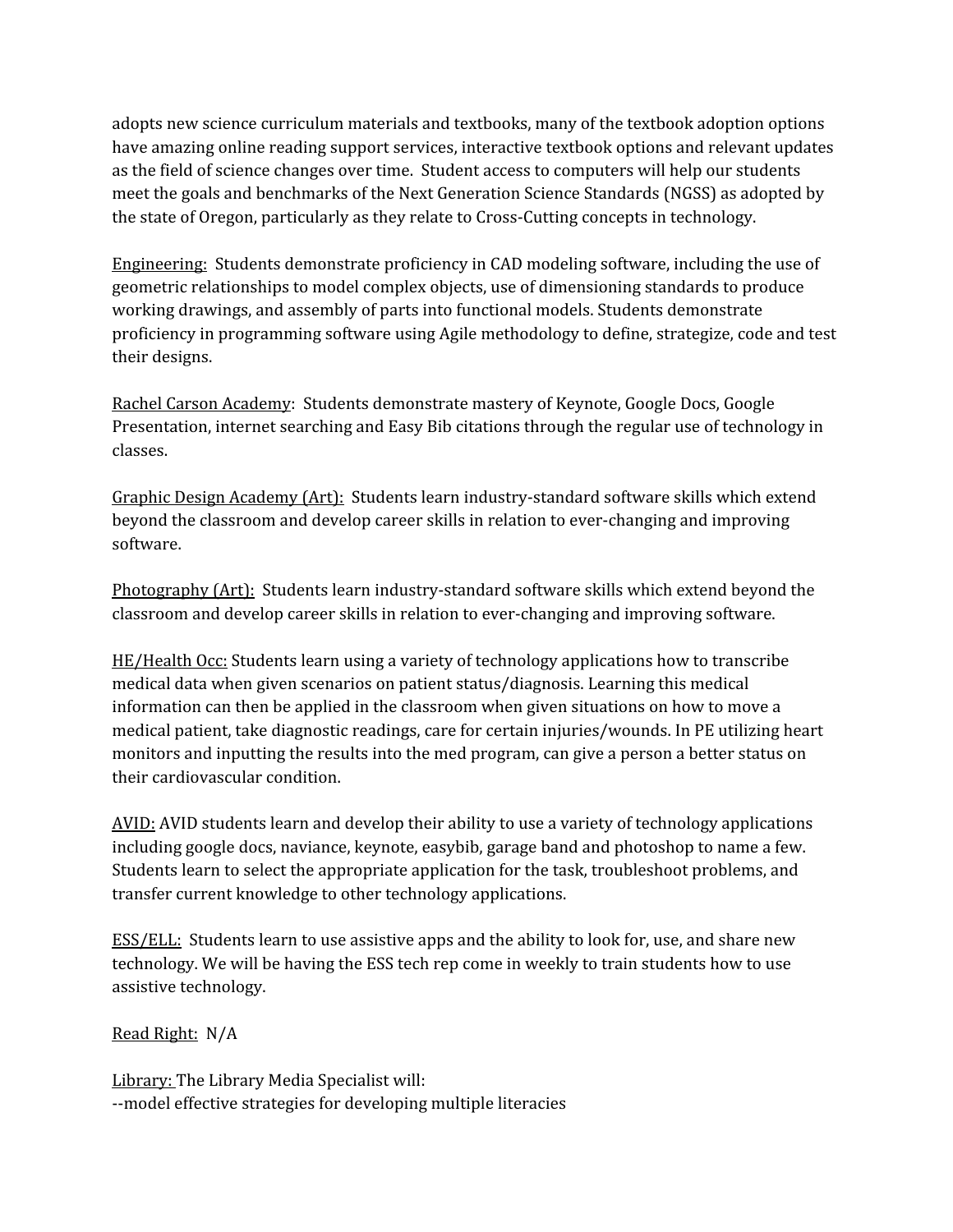--evaluate, promote, and use existing and emerging technologies to support teaching and learning, supplement school resources, connect the school with the global learning community, communicate with students and teachers, and provide 24/7 access to library services --provide guidance in software and hardware evaluation, and developing processes for such evaluation

--understand copyright, fair use, and licensing of intellectual property, and assisting users with their understanding and observance of the same

--organize the CHS Online Library collection for maximum and effective use

# Goals and Objectives for Teachers:

### *1. Facilitate and inspire student learning and creativity*

*Teachers use their knowledge of subject matter, teaching and learning, and technology to facilitate experiences that advance student learning, creativity, and innovation in both face-to-face and virtual environments.*

*a. Promote, support, and model creative and innovative thinking and inventiveness*

*b. Engage students in exploring real-world issues and solving authentic problems using digital tools and resources*

*c. Promote student reflection using collaborative tools to reveal and clarify students' conceptual understanding and thinking, planning, and creative processes*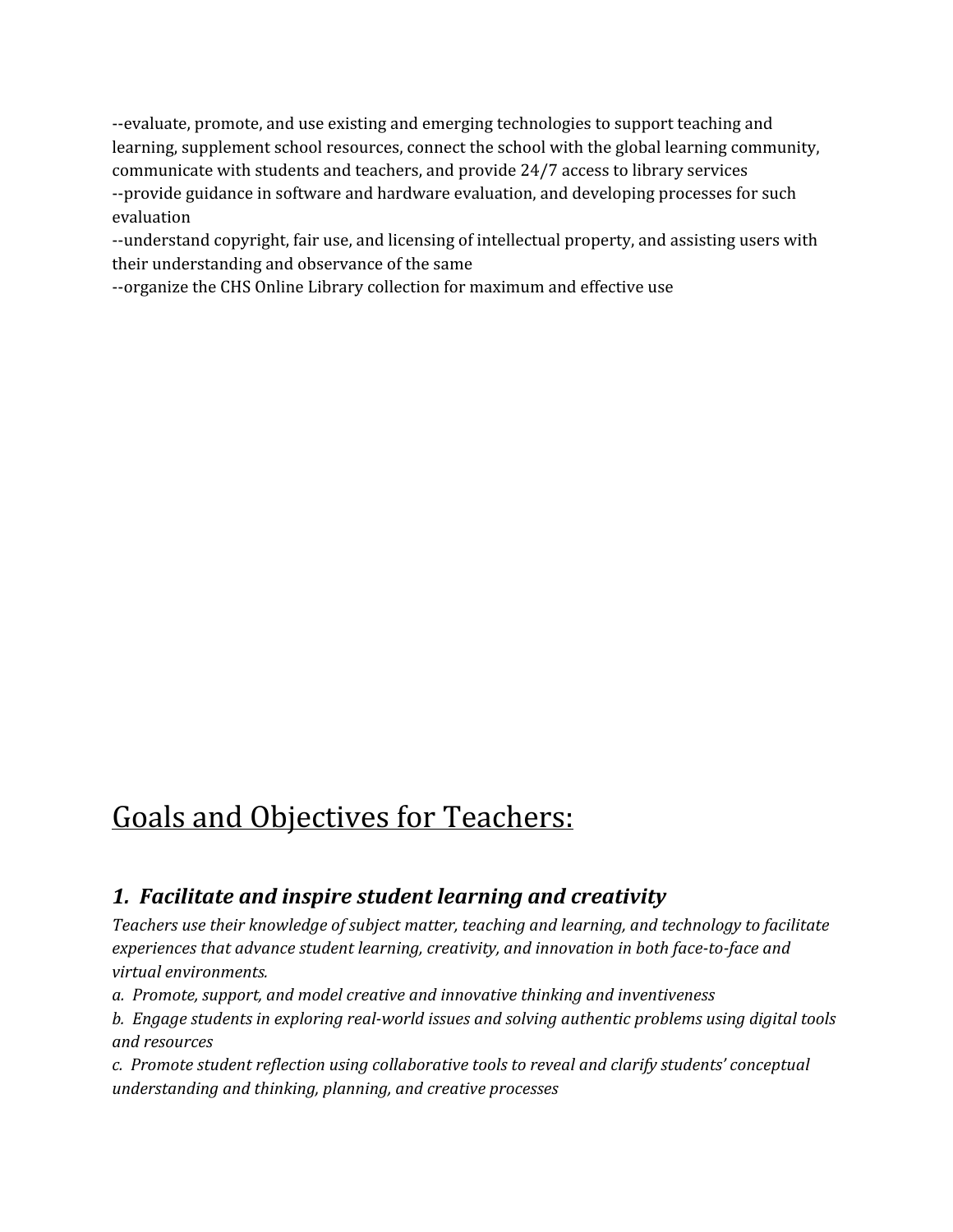*d. Model collaborative knowledge construction by engaging in learning with students, colleagues, and others in face-to-face and virtual environments*

**LA:** Teachers will use technology to enhance student engagement and inspire student learning when introducing new works of literature, authors or genres. Teachers will engage students in exploring the real world issues presented in the literary works and associated time periods through research based exploration using a variety of online resources. Teachers will promote student reflection using collaborative tools such as google docs to assess student learning. Teachers will use technology to provide emersion into the content through a variety of multimedia venues.

**SS:** Teachers use technology, including google docs, to instruct student how to find relevant and valid information, organize information digitally, cite appropriate sources to defend arguments, submit assignments, and locate digital classroom materials. The Social Studies department also crafts SLGO's related to student's search and use if evidence for defending arguments.

**WL:** Teachers will use technologies in order to provide authentic, contextualized interactive tasks with a native speaker of the target language.

Teachers will construct a web activity in which students engage in web-based research on different aspects of cultures of the target language.

Teachers will use video and audio resources in order to present socio-linguistic elements of the target language/culture.

Teachers will use Google Docs, Drop Box etc. in order to promote collaborative learning in the classroom.

**MATH:** Teachers build interactive videos that ask students to go through a series of mini math problems to solve a larger math problem. Technology allows teachers to access curriculum and information from outside community resources (Data, videos, University material.. ) to facilitate student learning.

**SCI:**Teachers will provide information in a variety of formats as they lead students through investigations. Presentation software will be used, as well as online resources (including, but not limited to eBooks, Library databases and Easybib for research). Teachers will also access current and developing science as it relates and changes. Using online data resources and scientific journals, teachers can share and lead students into investigating topics, solving problems and analyzing data. Teachers will model and lead students to thinking critically about online information resources, evaluating sound science vs. opinion.

**ENGR:** Teachers will present powerpoints of crucial information using the Mondopad or other projection technology. Teachers will monitor student computer use with LanSchool or similar software and demonstrate protocols by simulating the teacher screen to all student computers. Teachers provide shared Google folders for collaborative file sharing and documentation of student work. Teachers use an online Learning Management System (LMS) to deploy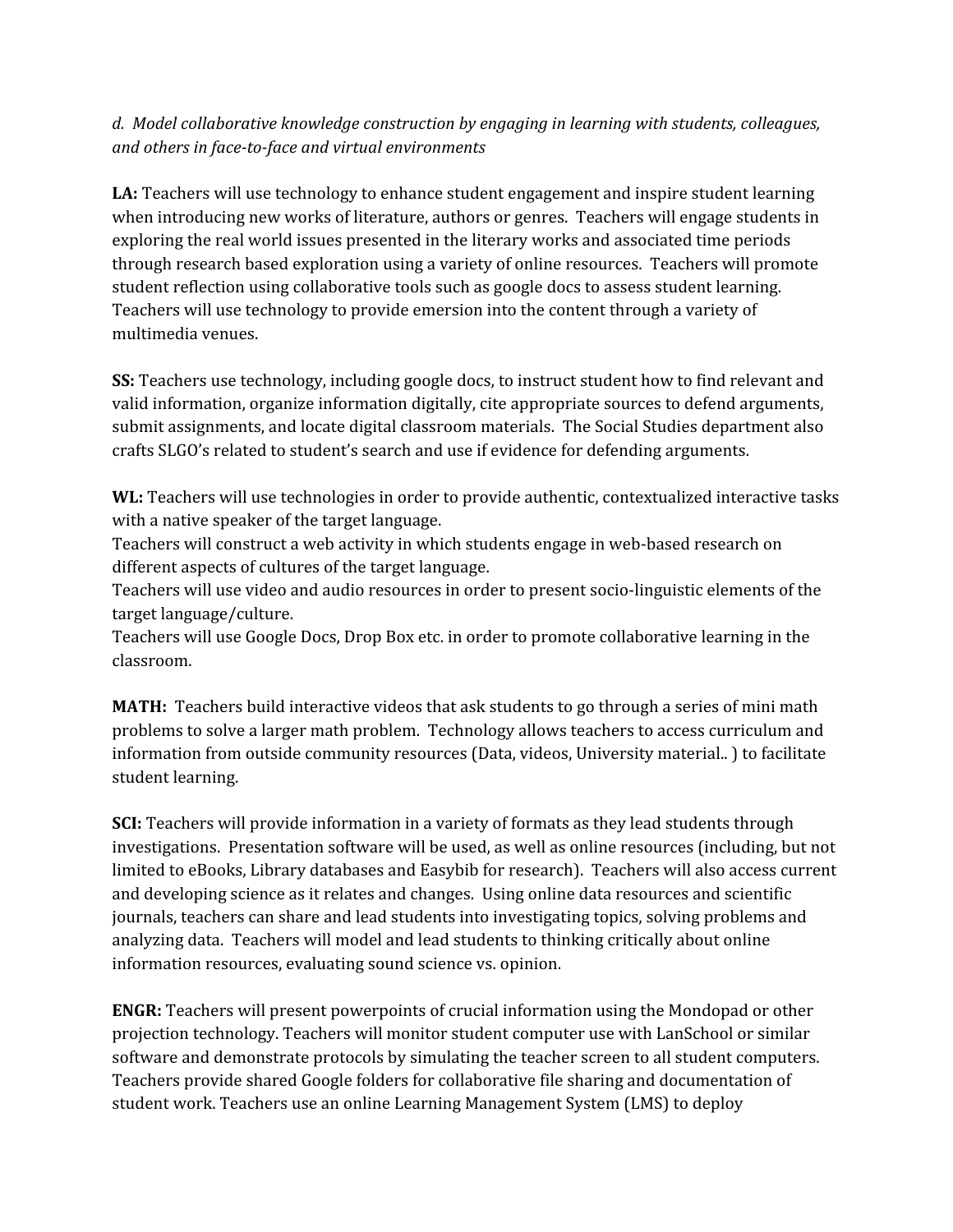assessments of student learning. Teachers provide interactive web-based resources to study key terms and vocabulary using Quizlet.com or similar tools.

**Rachel Carson Academy:** Teachers use maps, charts and video to teach current environmental issues to students. Teachers create projects for students that ask them to address real world environmental problems, such as improving watershed health in their community. Use of technology allows teachers to use access curriculum from outside community resources (Lane County, OSU, UO, LCC) to facilitate student learning.

**HE: Teachers** will use technology to present lectures, promote and support real world situations in both the health and PE world. Teachers will promote student thinking and creativity by giving real world situations, studies, research theories, and debate issues for them to then use technology to help problem-solve and really look outside the norm box!

**Graphic Design Academy:** Teacher uses screen capture software to create step-by-step video tutorials and online instruction to aid students at different paces. Teacher arranges for students to use their knowledge of software and design skills in order to work on live design jobs for live community clients.

**PHOTOGRAPHY - ART:** Teacher uses web resources to provide students with historical context as well as technological content as it relates to modern digital cameras and post-production.

**AVID:** Teachers will use technology to promote, support and model creative thinking by providing real world examples that students can use to build upon when creating their own work. Teachers will engage students in exploring real-world issue and problem solving through the use of digital tools such as google docs, easybib, as well as other online library databases. Teachers will use google docs to promote student reflection and collaboration on a variety of real world topics, including each student's own academic success. Teachers will model collaborative learning through the use of the AVID online forum and resources.

**ESS/ELL:** Teachers will use speech to text programs to encourage development of student writing skills. Teachers will use iPAD apps for graphic organizers, vocabulary games and vocabulary builders to increase writing fluency.

**RR:** Through development of strong reading skills, students will be inspired to continue learning and be more confident to express themselves publicly.

**Library:** The Library Media Specialist, as information specialist, provides leadership and expertise in the selection, acquisition, evaluation, and organization of information resources and technologies in all formats, as well as expertise in the ethical use of information. The LMS ensures equitable access and responsible use of information in accordance with district policy, developing and maintaining a collection of resources appropriate to the curriculum, the learners, and the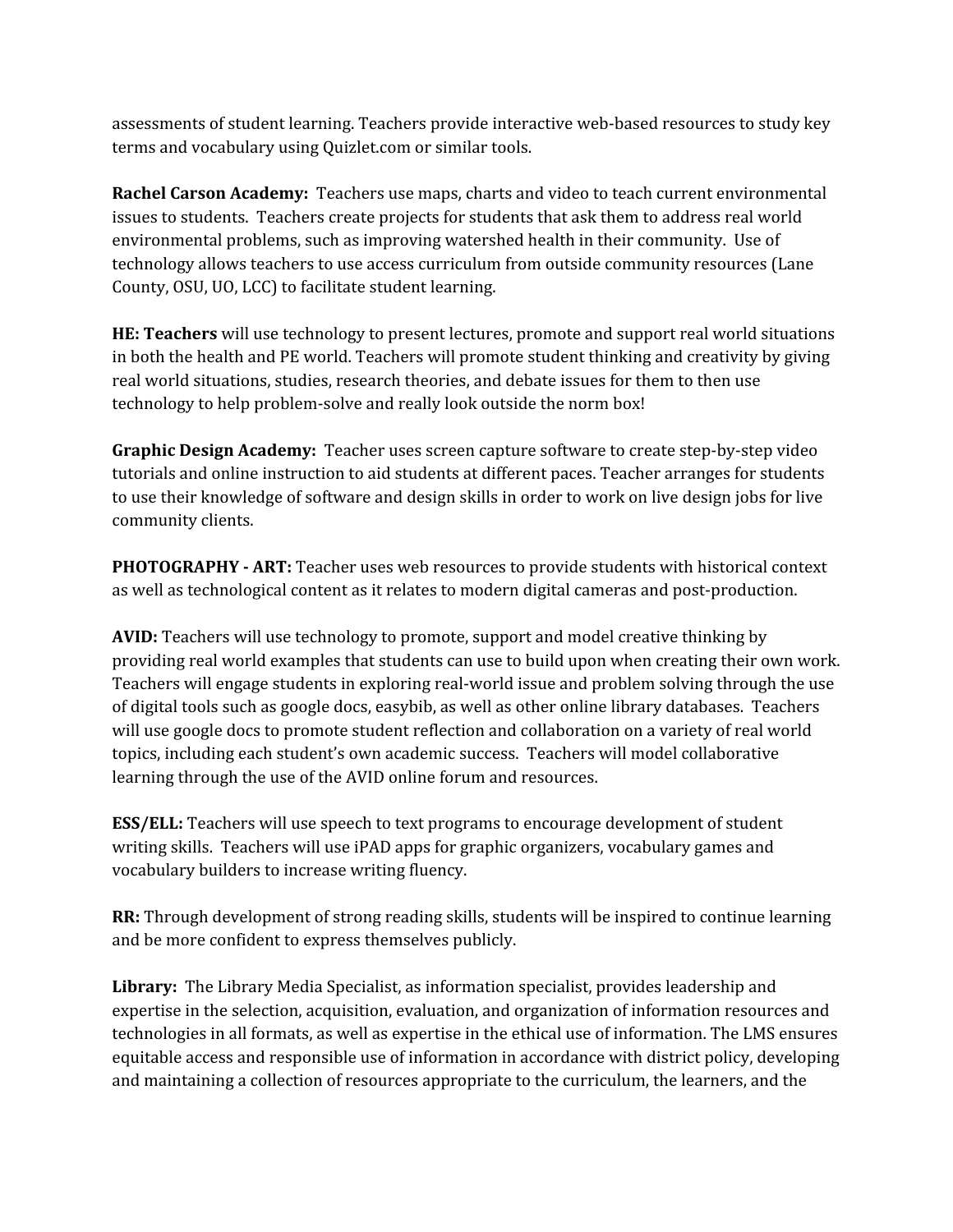teaching styles and instructional strategies used within the school community while supporting teachers' creativity and availability of resources.

### *2. Design and develop digital age learning experiences and assessments*

*Teachers design, develop, and evaluate authentic learning experiences and assessments incorporating contemporary tools and resources to maximize content learning in context and to develop the knowledge, skills, and attitudes identified in the Standards•S.*

*a. Design or adapt relevant learning experiences that incorporate digital tools and resources to promote student learning and creativity*

*b. Develop technology-enriched learning environments that enable all students to pursue their individual curiosities and become active participants in setting their own educational goals, managing their own learning, and assessing their own progress*

*c. Customize and personalize learning activities to address students' diverse learning styles, working strategies, and abilities using digital tools and resources*

*d. Provide students with multiple and varied formative and summative assessments aligned with content and technology standards, and use resulting data to inform learning and teaching*

**LA:** Teachers will use google docs and other online databases to promote student learning and creativity. For example, when students respond to a piece of literature they may have the opportunity to do so in writing, through a professional presentation or through a visual piece of art, all of which utilize technology to provide multiple and varied formative and summative assessments.. Teacher will use assistive technology such as audio books or text to speech to customize and personalize the learning activity for diverse learning styles.

**SS:** The social studies department uses technology to instruct students on how to best use and access that technology. Proper use of technology is a skill that all students must master to succeed in the workforce and in college. Some programs currently in use, such as doctopus, expose students to online technology systems that are used in in post-secondary education.

**WL:** Teachers can utilize online resources to evaluate student reading, writing, listening and speaking skills to evaluate students' progress and their proficiency levels.

Teacher will direct student projects in which students research a content area of their choice by utilizing a variety of electronic resources and then present their projects to the entire class. Teacher will construct a web activity in which students engage in web-based research on different aspects of cultures of the target language.

Teacher will use videoconferencing in order to connect students with classrooms around the world and individuals outside the classroom.

**MATH:** Students would be able to watch interactive videos that ask them to go through a series of smaller math problems to answer a bigger real world situation. They would have the ability to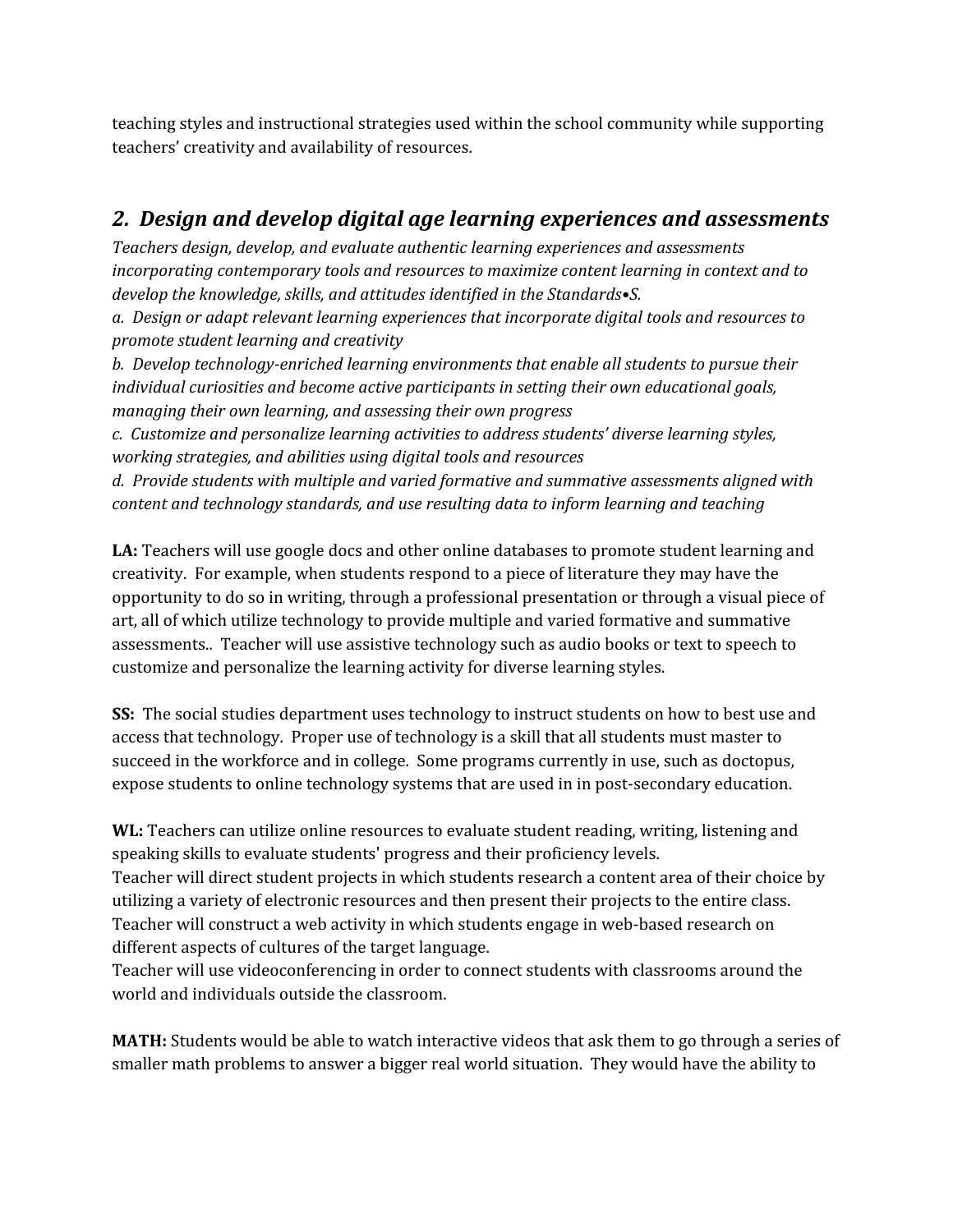collect and chart data to analyze the impact of cause and effect. Students would analyze and present findings they are passionate about. Incorporating math with the digital tools available.

**SCI:** Teachers will provide eBooks to enhance and support the diverse learners in science classes. Online resources provided with the new science book curricula provide support for English Language Learners, scaffolding information for different skill levels, as well as enrichment opportunities. Teachers will lead and provide students with interactive online resources that enable students to explore and learn at their own pace and skill level. Teachers can assess student learning using digital tools like google doc quizzes, clickers and collaborative documentation of group work.

**ENGR:** Teachers use Mondopads to video conference with other classrooms or for virtual tours or guest speakers. Teachers connect students to real-world clients and enable students to model solutions in CAD that meet the client's criteria. Teachers provide open-ended design challenges with possible outcomes that incorporate student imagination and creativity.

**Rachel Carson Academy-** Students use technology to participate in the statewide Envirothon competition where they must produce a movie that shows their response to solving a real world resource management problem--such as mapping, inventorying and making recommendations to improve urban forests. This allows students to practice analysis skills and exercise creativity.

**HE:** The teacher may create projects/assignments that support the curricula taught and then by using different technological support can use translation programs for ELL learners, audiobooks, or dragon speech to help research and write reports for students that may have learning difficulties

**Graphic Design Academy:** Teacher creates assignments and project that are centered around real-world application of software skills and design fundamentals such as poster design, brochure design, and advertising. Teacher uses web resources for stock photography, font selection, image research, color scheme planning, software & technique tutorials.

**PHOTOGRAPHY - ART:** Teacher creates assignments and project that are practical for both DLSR users and "point & shoot" users. Teacher designs curriculum that teaches technical content as well as allows for creative concepts and artistic expression.

**AVID:** Teachers will use google docs and other online databases to promote student learning and creativity. For example, when students respond to a topic of current discussion and exploration, they may have the opportunity to do so in writing, through a professional presentation or through a visual piece of art, all of which utilize technology to provide multiple and varied formative and summative assessments.. Teacher will use assistive technology such as audio books or text to speech to customize and personalize the learning activity for diverse learning styles.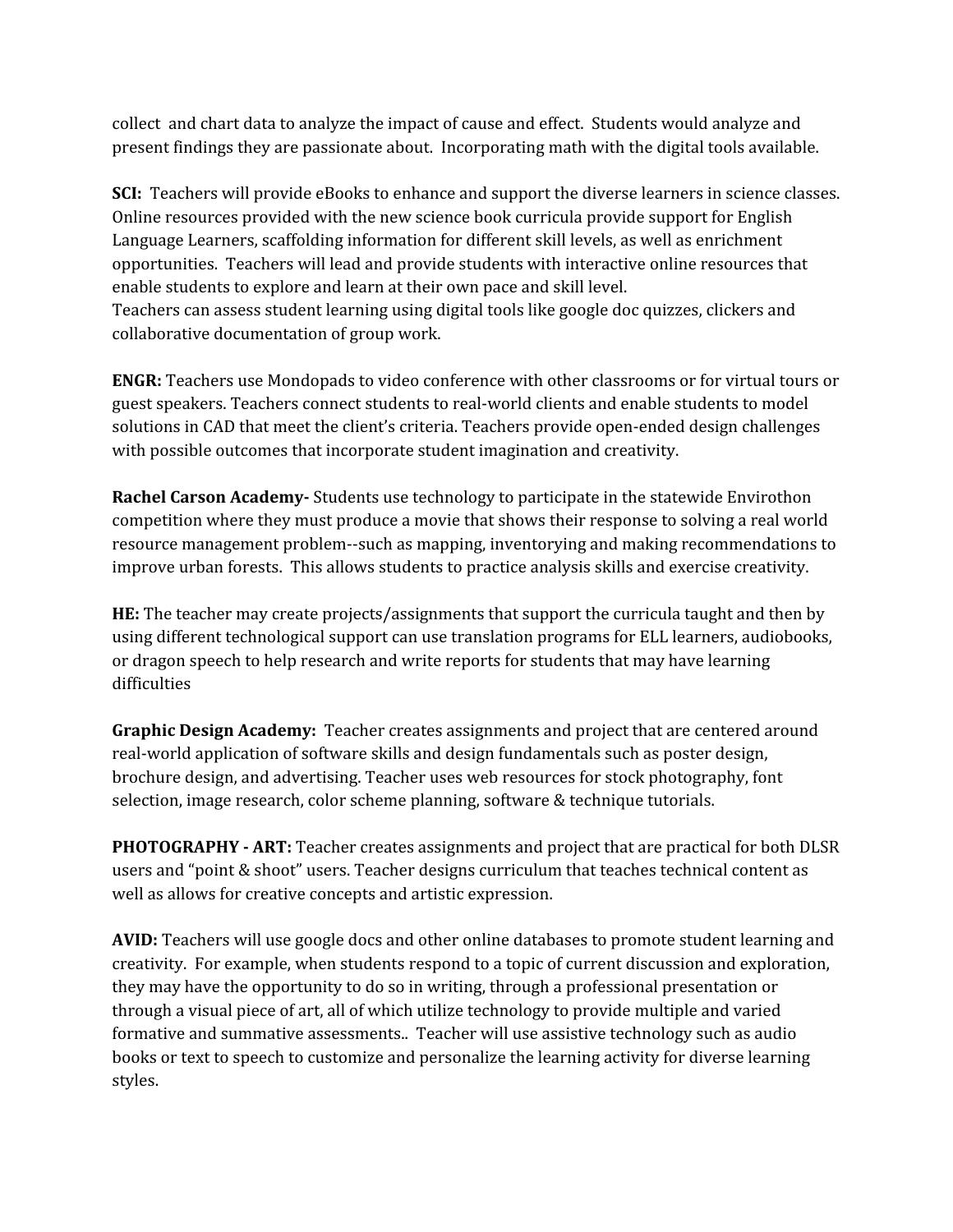**ESS/ELL:** Students will use technology resources like Khan Academy, the iPad app for the accuplacer (practice taking LCC placement exam), and various other digital academic tools to continue to learn. (These tools will vary based on subject and level )

**RR:** Fluidity with creation and use of digital audio files integral to the program will be a fantastic improvement!

**Library:** As an instructional partner the Library Media Specialist works with teachers and other educators to build and strengthen connections between student information and research needs, curricular content, learning outcomes, and information resources.

### *3. Model digital age work and learning*

*Teachers exhibit knowledge, skills, and work processes representative of an innovative professional in a global and digital society.*

*a. Demonstrate fluency in technology systems and the transfer of current knowledge to new technologies and situations*

*b. Collaborate with students, peers, parents, and community members using digital tools and resources to support student success and innovation*

*c. Communicate relevant information and ideas ef ectively to students, parents, and peers using a variety of digital age media and formats*

*d. Model and facilitate ef ective use of current and emerging digital tools to locate, analyze, evaluate, and use information resources to support research and learning*

**LA:** Teachers will use a variety of digital tools including easybib and our online library search engines to model and facilitate effective uses of digital tools to locate, analyze and evaluate information using research as the basis for learning. Teachers will also use a variety of digital tools including synergy and remind 101 to effectively communicate with students and their families.

**SS:** The department currently collaborates and shares material using online systems such as google docs. Also, use of the file management system doctopus will allow teachers to post curriculum (such as readings and other assignments) online so student have access to the materials at any time.

**WL:** Teachers will participate in tech related workshops and trainings in order to continue to improve technology skills and share our knowledge of such skills within a department. Teachers will use websites, on-line grading book systems or other technology related resources in order to articulate our programs with students and their guardians/parents.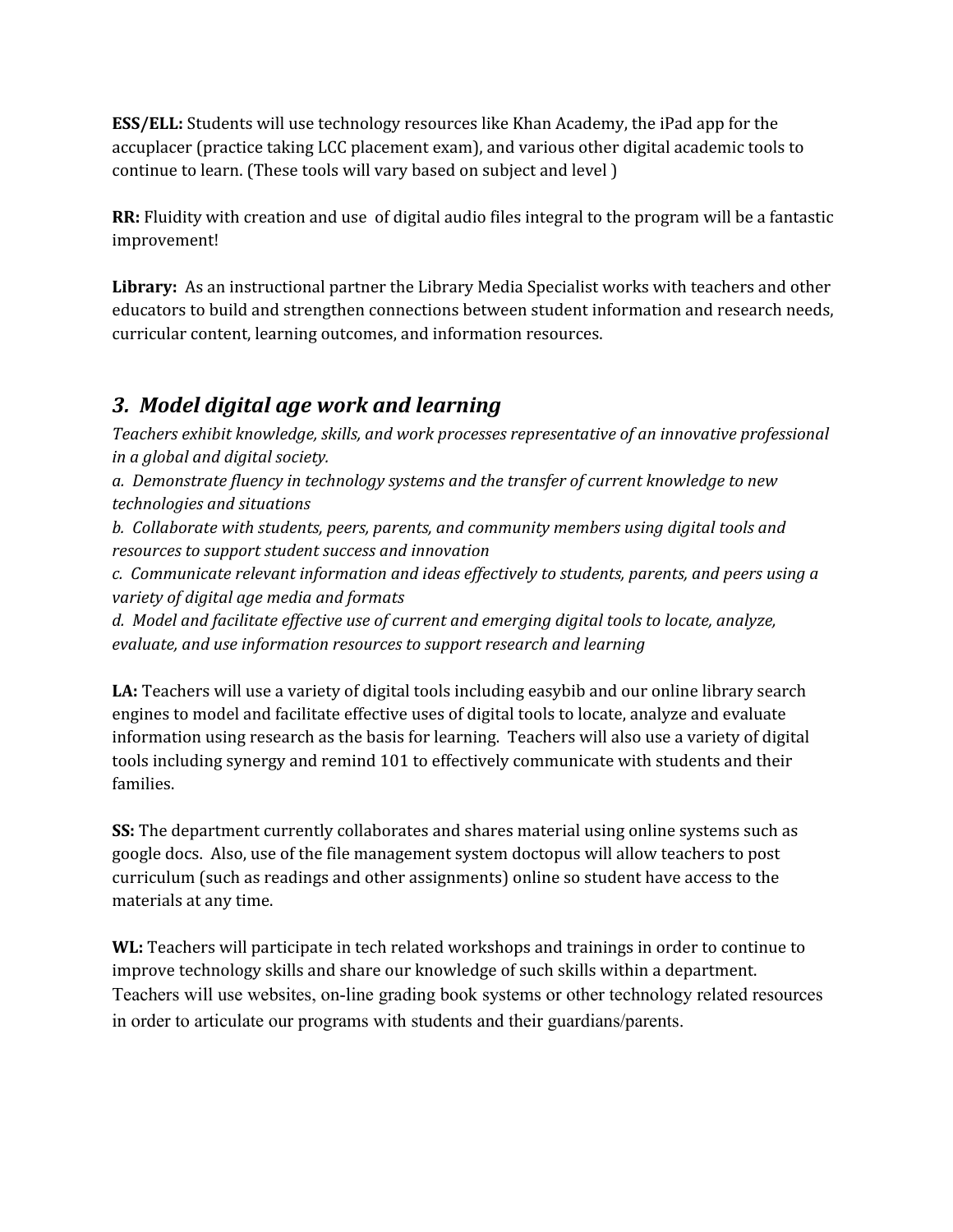**MATH:** Teachers would collaborate to ensure effective modeling to students through innovative lesson plans. Data collection and analysis would be modeled to support student growth with technology.

**SCI:** Teachers will effectively collaborate and communicate with students and parents through consistent use on online grading and communication tools such as Synergy. Teachers will be able to keep students and their families informed through this helpful online tool. Teachers will model and teach specific skills related to online research, gathering and analysis of information, and effective communication of scientific studies and findings in order to support critical thinking and problem solving within the specific field of Science.

**ENGR:** Teachers participate in digital online learning community with other PLTW teachers as well as regional CTE instructors. Teachers stay connected to industry partners and higher education collaborators through an advisory committee and College Now articulation.

**Rachel Carson:** Teachers use technology daily to model proper use of presentation formats and research skills.

**HE: Teachers** collaborate and share material using on-line systems such as google docs. Teachers will create online web pages so students can at any time get class information and assignments and stay on top of grades with Synergy.

**Graphic Design Academy:** Teacher creates and delivers curriculum via online tutorials and web site in addition to printed material. Teacher uses industry standard software to deliver online curriculum, assignment examples, and class web sites. Teacher promotes student reflection using collaborative tools such as google docs to assess student learning.

**PHOTOGRAPHY - ART:** Teacher accounts for current trends in DLSR camera usage as well as the rapidly changing smart phone cameras and apps. Teacher uses industry standard post-production software. Teacher promotes student reflection using collaborative tools such as google docs to assess student learning.

**AVID:** AVID teachers collaborate and share material using online systems such as google docs. Teachers will use the file management system doctopus which allows teachers to post curriculum (such as readings and other assignments) online so student have access to the materials at any time. In addition, teachers will use doctopus as a running portfolio for students to set and reflect on their goals, as well as to store their important pieces of work such as college application essays, etc. Teachers will also use a variety of digital tools including synergy and remind 101 to effectively communicate with students and their families.

**ESS/ELL:** ESS Students will use siri and google docs in conjunction to aid in writing activities.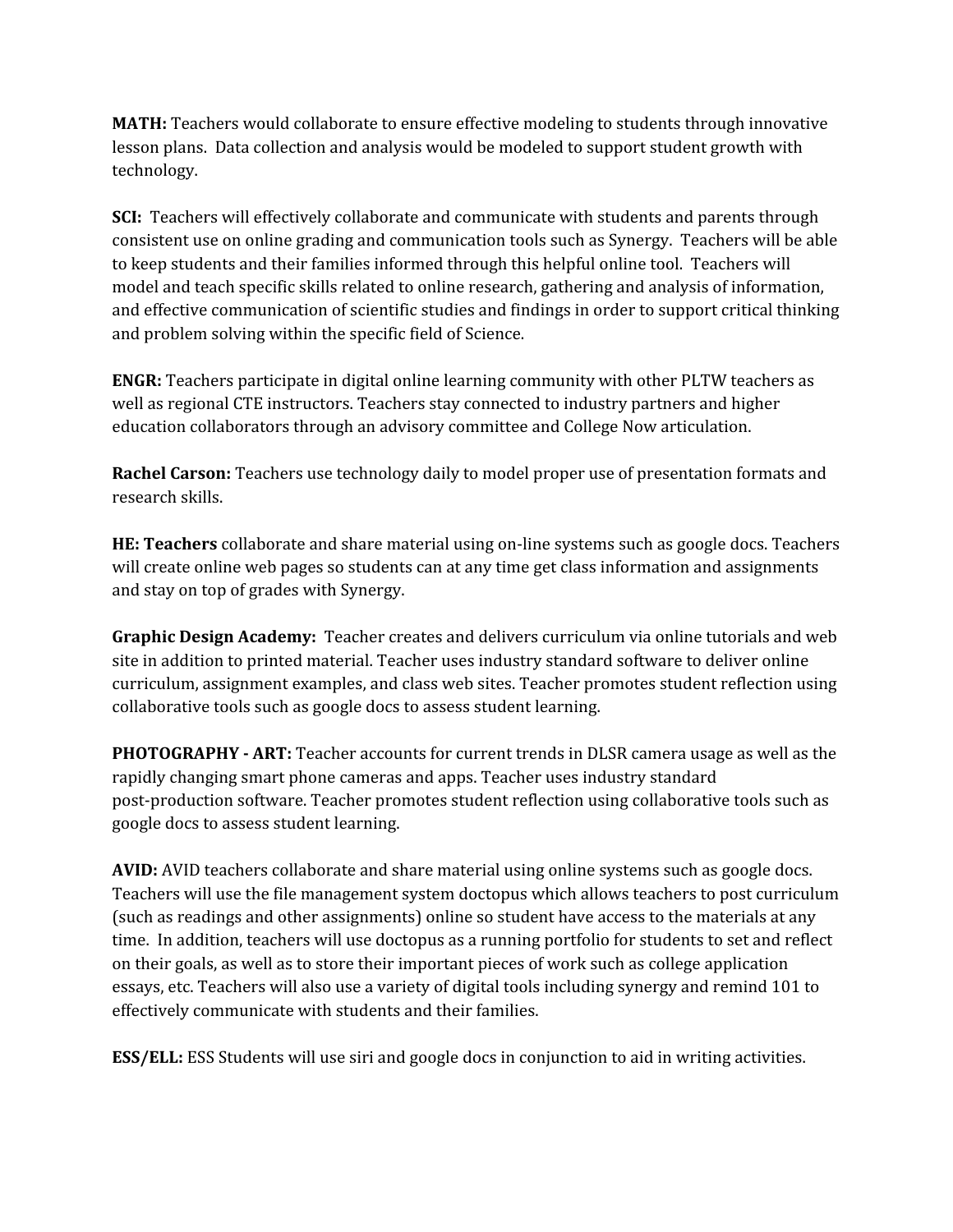**RR:** Fluidity with creation and use of digital audio files integral to the program will be positive modeling for students who will then participate.

**Library:** The Library Media Specialist will work to:

-- ensure that students and staff are effective users of ideas and information

--empower students to be critical thinkers, enthusiastic readers, skillful researchers, and ethical users of information

--instill a love of learning in all students and ensure equitable access to information

--collaborate with classroom teachers and specialists to design and implement lessons and units of instruction, and assess student learning and instructional effectiveness

--provide the leadership and expertise necessary to ensure that the school library program (SLP) is aligned with the mission, goals, and objectives of the school and the school district, and is an integral component of the learning/instructional program

### *4. Promote and model digital citizenship and responsibility*

*Teachers understand local and global societal issues and responsibilities in an evolving digital culture and exhibit legal and ethical behavior in their professional practices.*

*a. Advocate, model, and teach safe, legal, and ethical use of digital information and technology, including respect for copyright, intellectual property, and the appropriate documentation of sources b. Address the diverse needs of all learners by using learner-centered strategies providing equitable access to appropriate digital tools and resources*

*c. Promote and model digital etiquette and responsible social interactions related to the use of technology and information*

*d. Develop and model cultural understanding and global awareness by engaging with colleagues and students of other cultures using digital age communication and collaboration tools*

**LA:** Teachers will advocate, model and teach safe, legal, and ethical uses of digital information by teaching proper research and writing skills such as the understanding of plagiarism and how to properly cite sources. Teachers will address the diverse needs of students by providing all learners with equitable access to appropriate digital tools and resources including audio books and text to speech when appropriate.

**SS:** Online sources are essential for research, but also allow the teacher to quickly connect current events and ground-breaking research with classroom curriculum. This allows teachers to facilitate students to connect concepts learned in the classroom to current events and issues. Teachers can model how to appropriate use technology in the classroom and allow students to see how technology can aid them in their post-secondary endeavors.

**WL:** Teachers will communicate with students about the ethical use of technologies in educational settings.

Teachers can construct a web activity in which students engage in a web-based research on different aspects of cultures of the target language.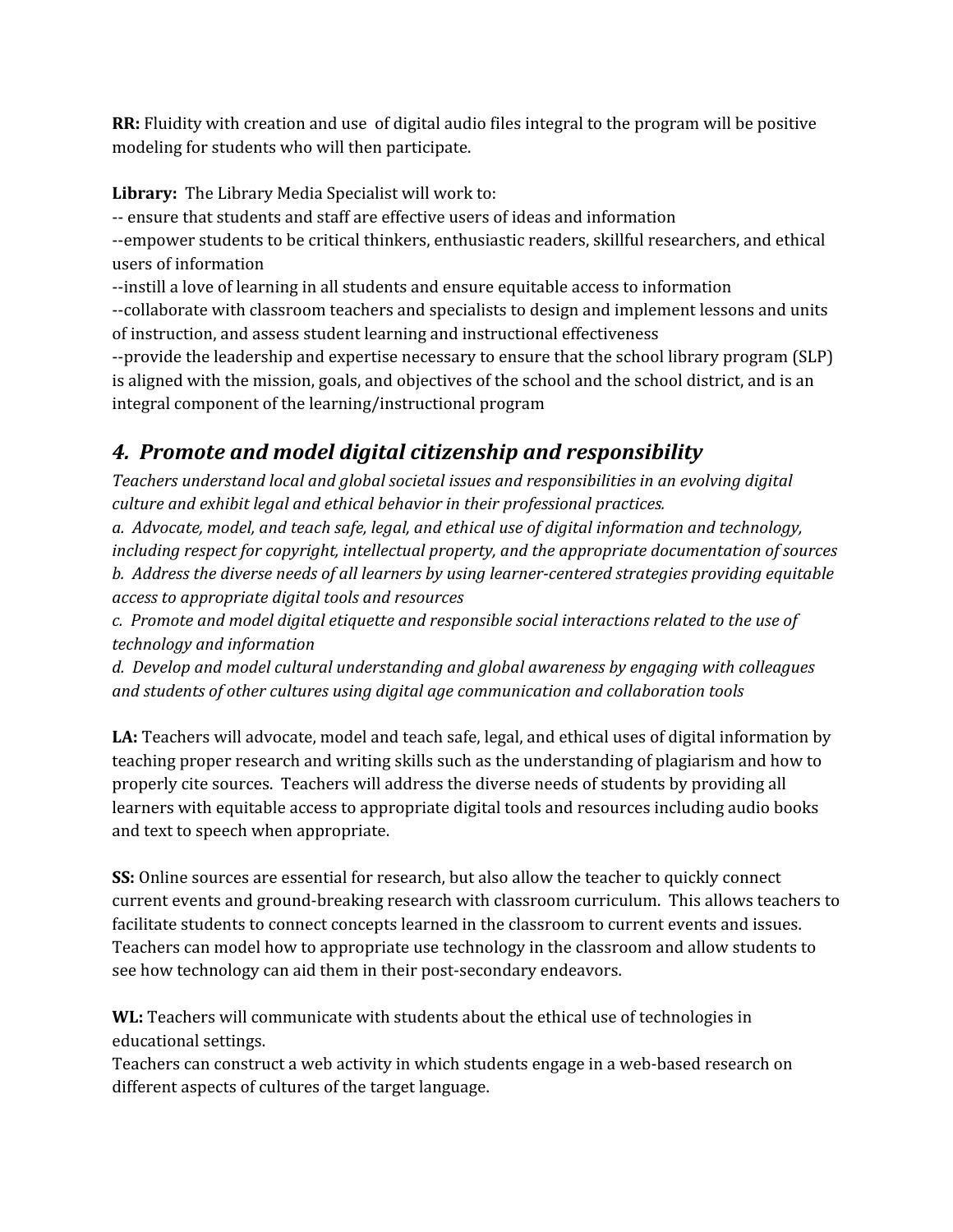Teacher will use videoconferencing in order to connect students with classrooms around the world and individuals outside the classroom.

**MATH:**Appropriate digital etiquette and responsible use of information would be a necessary part of learning. Copyright infringement, documentation of sources and social responsibility are topics that would be discussed.

**SCI:** Teachers will be able to *provide equitable access to appropriate digital tools and resources* especially with the increased access to computers and technology in the classroom. Teachers will be able to scaffold assignments through direct access to online resources which will help to *address the diverse needs of all learners.* Teachers currently engage the diversity of learners in science classrooms with a variety of tools and activities and will be able to enhance and enrich the learning of all students through digital resources.

**ENGR:** Teachers monitor student computer use and utilize LanSchool management software to send individual or group messages to student computer screens or to share screens with the class in order to promote and model responsible use.

**Rachel Carson:** Teachers have explicitly taught proper use of citations in research papers and presentations this year to promote ethical use of others ideas and writing.

**HE:** Teachers will model appropriate digital etiquette through communication with students and parents. Teachers will model and advocate for the use of safe and legal digital information. Rules and standards will be in place and taught so students know the proper way use the tech information. Enforcing the district policy on plagiarism and teaching the proper way to cite sources. With the use of technology, a plethora of programs become available to diverse learners.

**Graphic Design Academy:** Teacher uses industry leading royalty-free paid stock photography subscription for instruction and for student projects. Teacher instructs students in copyright and fair use issues.

**PHOTOGRAPHY - ART:** Teacher instructs students in copyright and fair use issues.

**AVID:** Teachers will promote and model appropriate digital etiquette through their digital communication with students and parents. Teachers will advocate, model and teach safe, legal, and ethical uses of digital information by teaching proper research and writing skills such as the understanding of plagiarism and how to properly cite sources. Teachers will address the diverse needs of students by providing all learners with equitable access to appropriate digital tools and resources including audio books and text to speech when appropriate.

**ESS/ELL: I**n teaching SPED students how to access assistive technology (such as voice to text and read-aloud technology), we level the playing field for all students, and create opportunities for students with learning disabilities to achieve next to to their peers.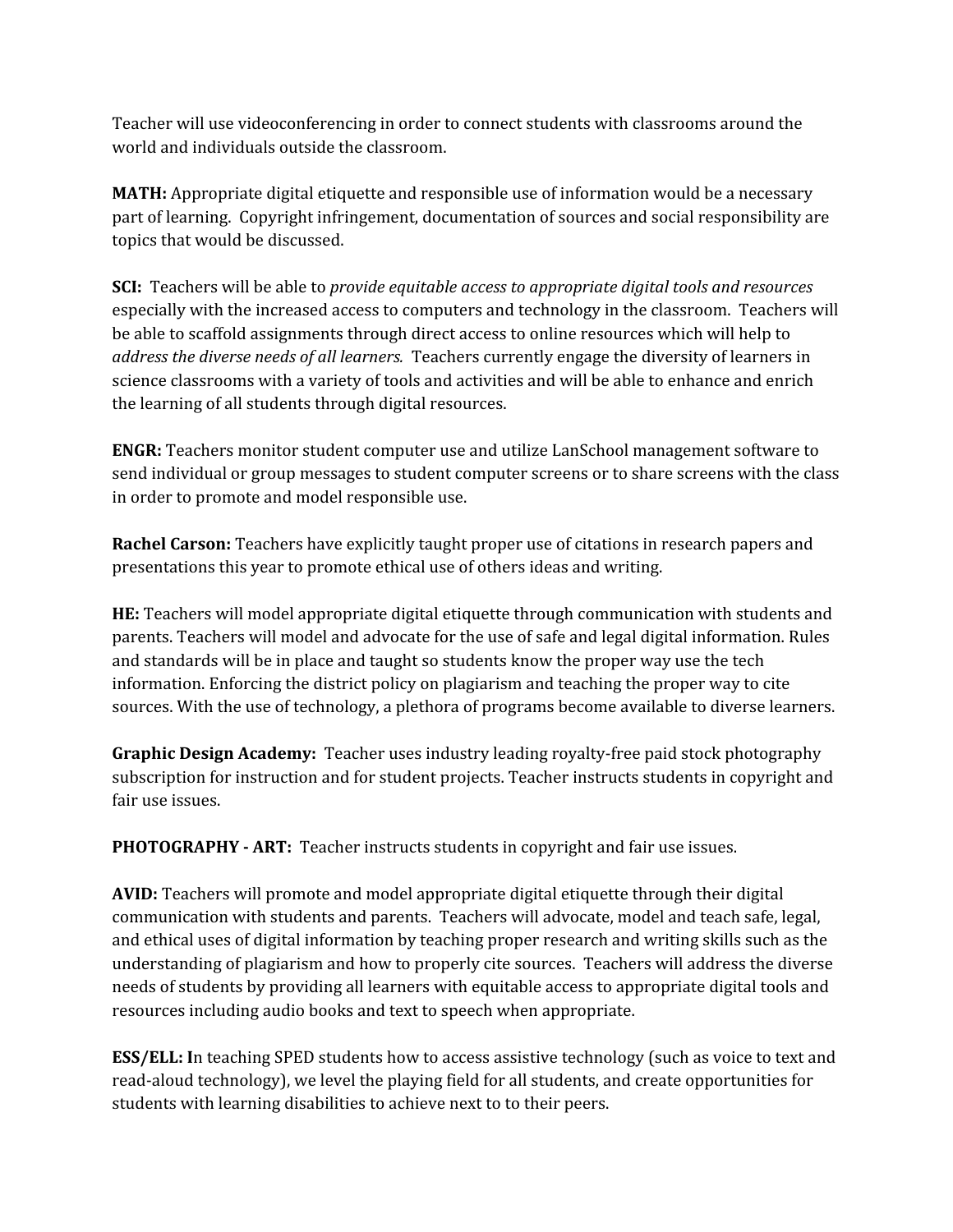#### **RR:** TBD

**Library:** The Library Media Specialist will:

--create and maintain in the school library a teaching and learning environment that is inviting, safe, flexible, and conducive to student learning

--select and use effective technological applications for management purposes

### *5.Engage in professional growth and leadership*

*Teachers continuously improve their professional practice, model lifelong learning, and exhibit leadership in their school and professional community by promoting and demonstrating the ef ective use of digital tools and resources.*

*a. Participate in local and global learning communities to explore creative applications of technology to improve student learning*

*b. Exhibit leadership by demonstrating a vision of technology infusion, participating in shared decision making and community building, and developing the leadership and technology skills of others*

*c. Evaluate and reflect on current research and professional practice on a regular basis to make ef ective use of existing and emerging digital tools and resources in support of student learning d. Contribute to the ef ectiveness, vitality, and self-renewal of the teaching profession and of their school and community*

**LA:** Teachers will use software to collaborate on curriculum design, (scope and sequence), sharing of demonstration projects and work samples, skill building (i.e. grammar and composition), creating digital communities with each other and with students, and to lead the school in writing goals.

**SS:** Teachers will collaborate and share documents, classroom materials, activities, etc. using online resources. There are many digital sources and tools used by teachers in the classroom; consistent access to computers and the internet can allow teachers to better collaborate with each other and their students.

**WL:** Teachers will participate in tech related workshops and trainings in order to continue to improve our tech skills and share our knowledge of such skills within a department. Teachers will apply research based instructions and resources for effective teaching in second language learning/teaching.

**MATH:** Teachers in the department would collaborate to bring our collective knowledge to the classroom. Taking advantage of district wide workshops and other members of the staff would keep us growing and make us effective teachers when using technology.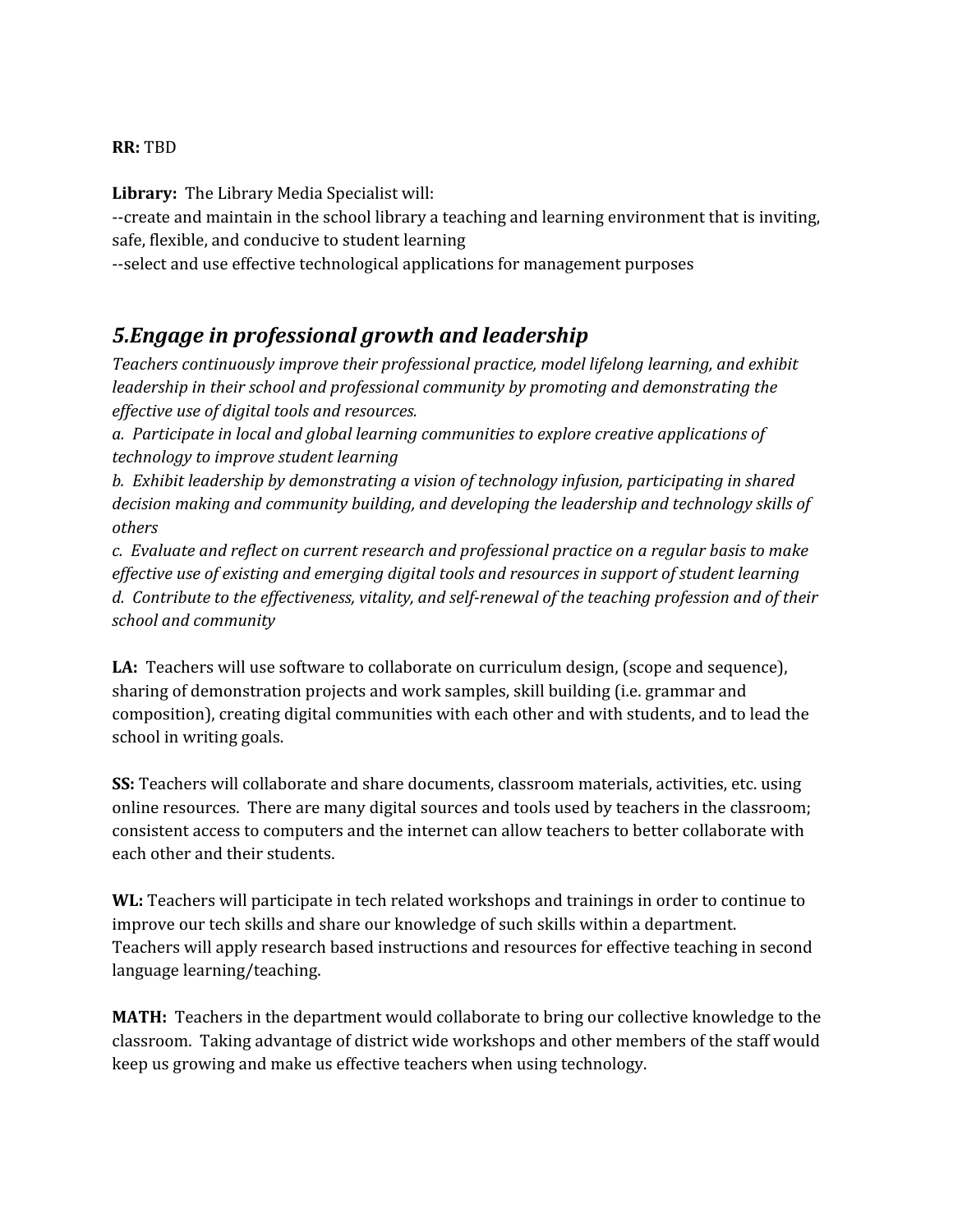**SCI:** Teachers will continue to develop relationships with our partner school science team in Japan and will be able to further collaborate cross-culturally using digital tools and resources. This will enable teachers to collaborate and share experiences and teaching strategies with the partner school, as well as local community partners in science to enhance the learning experiences and opportunities for students.

**ENGR:** Teachers attend PLTW classroom and continued online professional development training. Teacher participate in professional learning communities and attend OACTE conferences. Teachers collaborate with industry partners to stay current in technology and content.

**RC:**Through community and other Career Technical Education partnerships, teachers will continue to develop new and enhance existing opportunities for students. Teachers will explore opportunities with existing College Now partnerships at Lane Community College involving GLOBE data sharing and potential opportunity in GIS online mapping skills.

**HE:** Teachers will collaborate and share documents, assignments, classroom materials and activities with on-line resources (scope and sequence). Also we would have the ability to share our studies with community partners and vise versa.

**Graphic Design Academy:** Teacher is member of NAPP (National Association of Photoshop Professionals). Teacher continues to work on professional free-lance graphic design and photography jobs. Teacher is member of Teacher subscribes to industry leading Photoshop magazine and uses articles with students. Teacher is member of organizing group for district wide arts celebration.

**PHOTOGRAPHY - ART:** Teacher continues to work on professional free-lance photography jobs. Teacher is advisor of student art club. Teacher will attend yearbook seminars and professional development yearbook training.

**AVID:** Teachers will use software to collaborate on curriculum design, (scope and sequence), sharing of demonstration projects and work samples,(i.e. college applications, entrance essays, scholarships), creating digital communities with each other and with students, and to lead the school in the WICOR AVID standards.

**ESS/ELL:** Teachers in ESS will continue to learn about new technology available from various sources, including but not limited to the district assistive technology representative. Kelley Wilson is willing to come in and give a 20 min presentation to all staff on assistive technology. She will be in a CHS classroom weekly during the 2015-16 school year, helping teach students and the classroom teacher about how to use the tech available. This growth allows students and teachers to grow in our tech based world.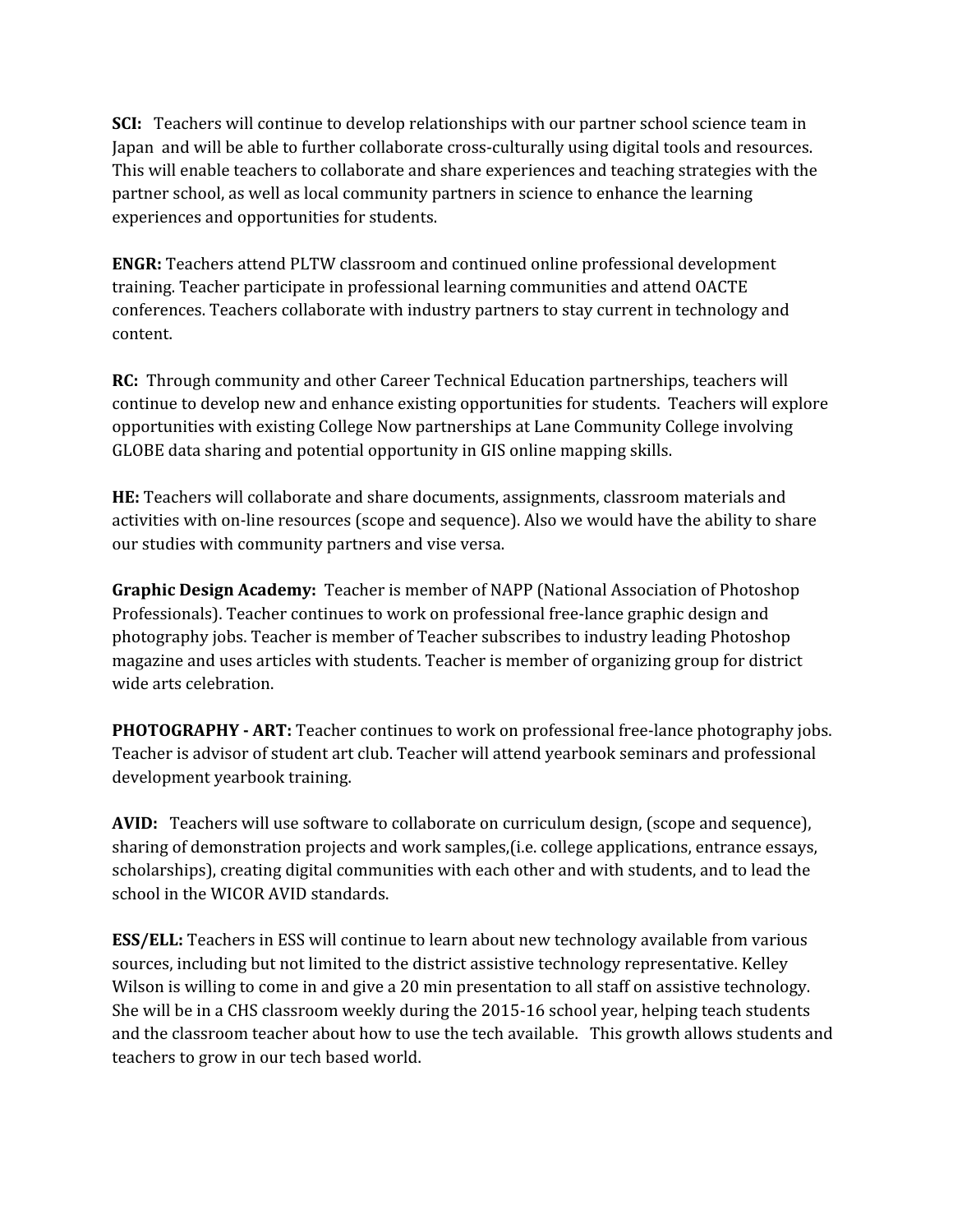**RR:**Teachers will stay abreast of the use of audio files as used by the ReadRight company and increase applications here at Churchill.

**Library:** The Library Media Specialist will:

--participate in the curriculum development process at both the building and district level to ensure that the curricula include the full range of literacy skills (information, media, visual, digital, and technological literacy) necessary to meet content standards and to develop lifelong learners

--collaborate with teachers and students to design and teach engaging inquiry and learning experiences and assessments that incorporate multiple literacies and foster critical thinking --participate in the implementation of collaboratively planned learning experiences by providing group and individual instruction, assessing student progress, and evaluating activities --join with teachers and others to plan and implement meaningful experiences that will promote a love of reading and lifelong learning (for example: may use eBooks, internet sources, and audiobooks)

--provide and plan professional development opportunities within the school and district for and with all staff, including other Library Media Specialists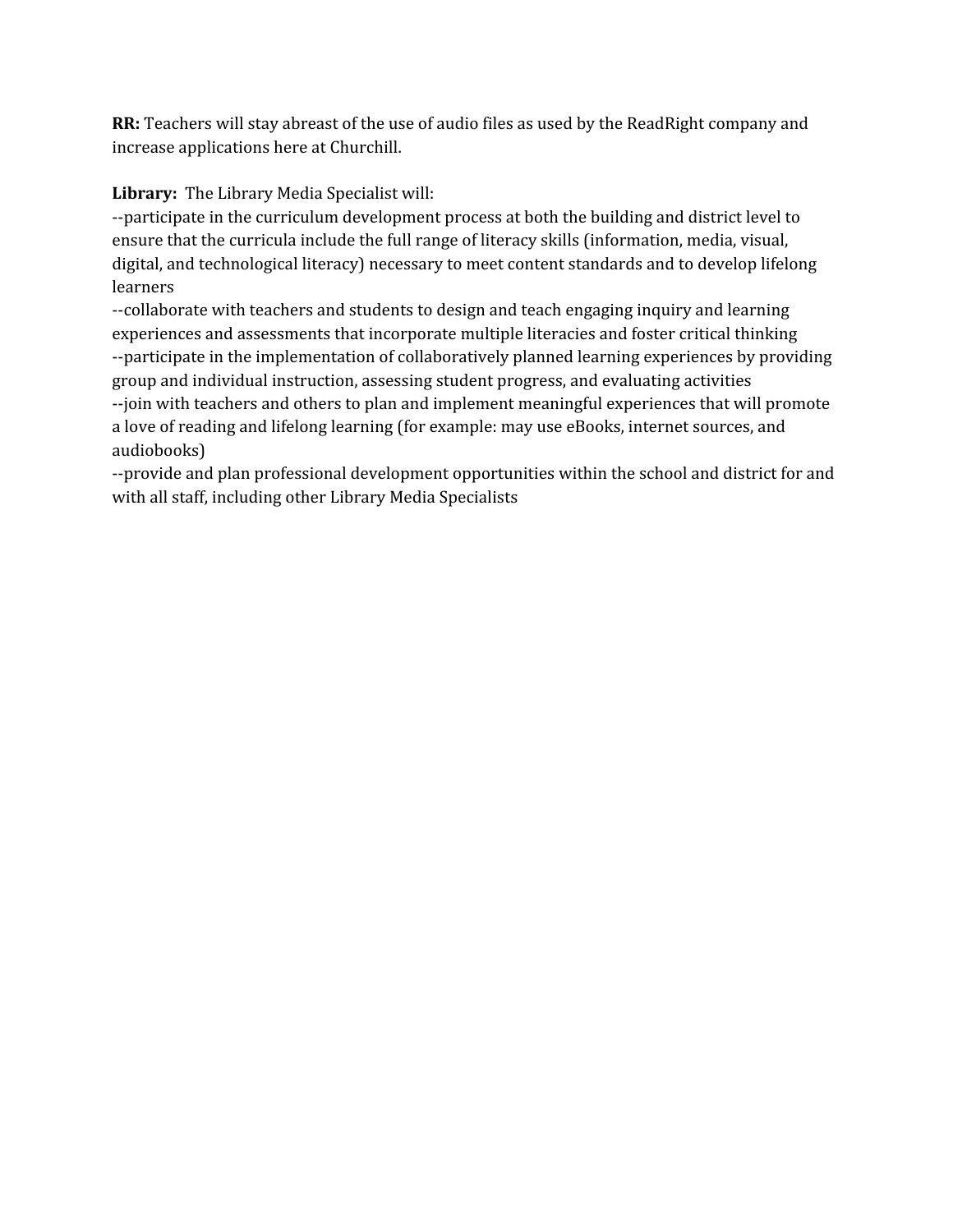# Goals and Objectives for Administrators:

### *1. Visionary leadership*

*Educational Administrators inspire and lead development and implementation of a shared vision for comprehensive integration of technology to promote excellence and support transformation throughout the organization.*

*a. Inspire and facilitate among all stakeholders a shared vision of purposeful change that maximizes use of digital-age resources to meet and exceed learning goals, support ef ective instructional practice, and maximize performance of district and school leaders*

*b. Engage in an ongoing process to develop, implement, and communicate technology-infused strategic plans aligned with a shared vision*

*c. Advocate on local, state and national levels for policies, programs, and funding to support implementation of a technology-infused vision and strategic plan*

**Admin and tech support:** The Churchill administrative team will recruit teachers for the technology team that meets prior to the start of the school year to review and revise the school technology goals. One teacher from every department will report on how the department intends to meet the tech goals outlined in the plan. Teachers will discuss the incorporation of technology into their curriculum and instruction and make formal tech requests for the following year. We will examine our 3-year technology integration goals and review funding sources to meet the demands.

### *2. Digital age learning culture*

*Educational Administrators create, promote, and sustain a dynamic, digital-age learning culture that provides a rigorous, relevant, and engaging education for all students.*

- *a. Ensure instructional innovation focused on continuous improvement of digital-age learning*
- *b. Model and promote the frequent and ef ective use of technology for learning*

*c. Provide learner-centered environments equipped with technology and learning resources to meet the individual, diverse needs of all learners*

*d. Ensure ef ective practice in the study of technology and its infusion across the curriculum*

*e. Promote and participate in local, national, and global learning communities that stimulate innovation, creativity, and digital age collaboration*

**Admin and tech support:** CHS administration will strategically place technology throughout the building to ensure the greatest amount of student access to technology for instructional purposes. We will meet with teachers regarding access in classrooms and audit classroom technology to ensure functioning equipment and accessibility. We will use technology during every meeting and with every team to model the best practices of communication and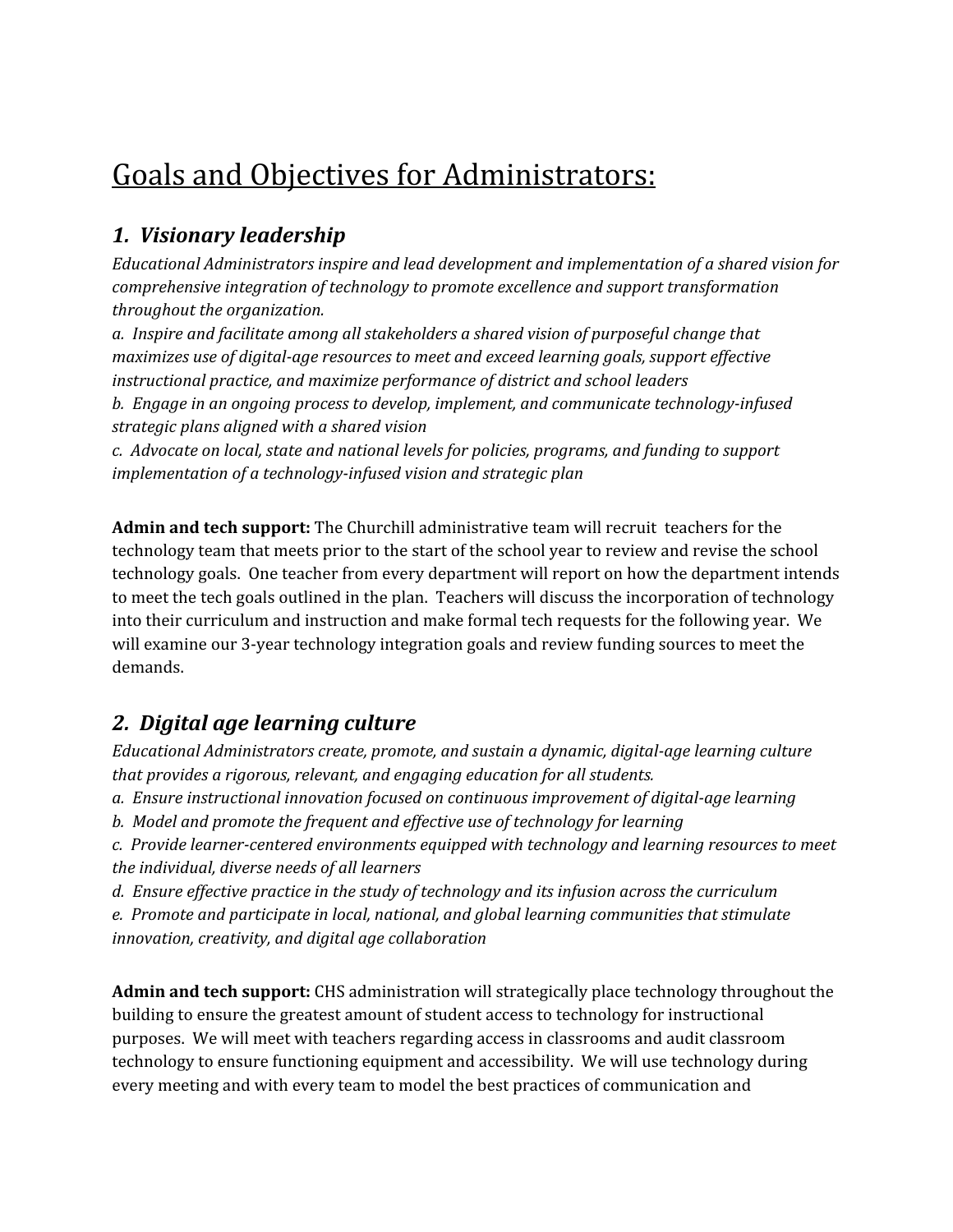collaboration through technology. We will meet with our Media Specialist, tech teacher and tech support regularly to discuss current technology needs within the building.

### *3. Excellence in professional practice*

*Educational Administrators promote an environment of professional learning and innovation that empowers educators to enhance student learning through the infusion of contemporary technologies and digital resources.*

*a. Allocate time, resources, and access to ensure ongoing professional growth in technology fluency and integration*

*b. Facilitate and participate in learning communities that stimulate, nurture and support administrators, faculty, and staf in the study and use of technology*

*c. Promote and model ef ective communication and collaboration among stakeholders using digital age tools*

*d. Stay abreast of educational research and emerging trends regarding ef ective use of technology and encourage evaluation of new technologies for their potential to improve student learning*

**Admin and tech support:** Churchill admin will work collaboratively with CHS teachers to develop a leadership role in the school leadership plan that focuses on instructional technology. The paid position will collaborate with administration to create professional development training for staff during teaching and learning meeting times once every two months. The administrative team will collaborate with the district technology leadership team to request trainings that meet the needs of teachers.

### *4. Systemic improvement*

*Educational Administrators provide digital age leadership and management to continuously improve the organization through the ef ective use of information and technology resources. a. Lead purposeful change to maximize the achievement of learning goals through the appropriate use of technology and media-rich resources*

*b. Collaborate to establish metrics, collect and analyze data, interpret results, and share findings to improve staf performance and student learning*

*c. Recruit and retain highly competent personnel who use technology creatively and proficiently to advance academic and operational goals*

*d. Establish and leverage strategic partnerships to support systemic improvement*

*e. Establish and maintain a robust infrastructure for technology including integrated, interoperable technology systems to support management, operations, teaching, and learning*

**Admin and tech support:**CHS admin will continue to develop the STEM program at CHS by hiring HQ teachers in the area of technology. We will continue to integrate computer engineering classes into our course catalog and develop digital citizenship among our students.

## *5. Digital citizenship*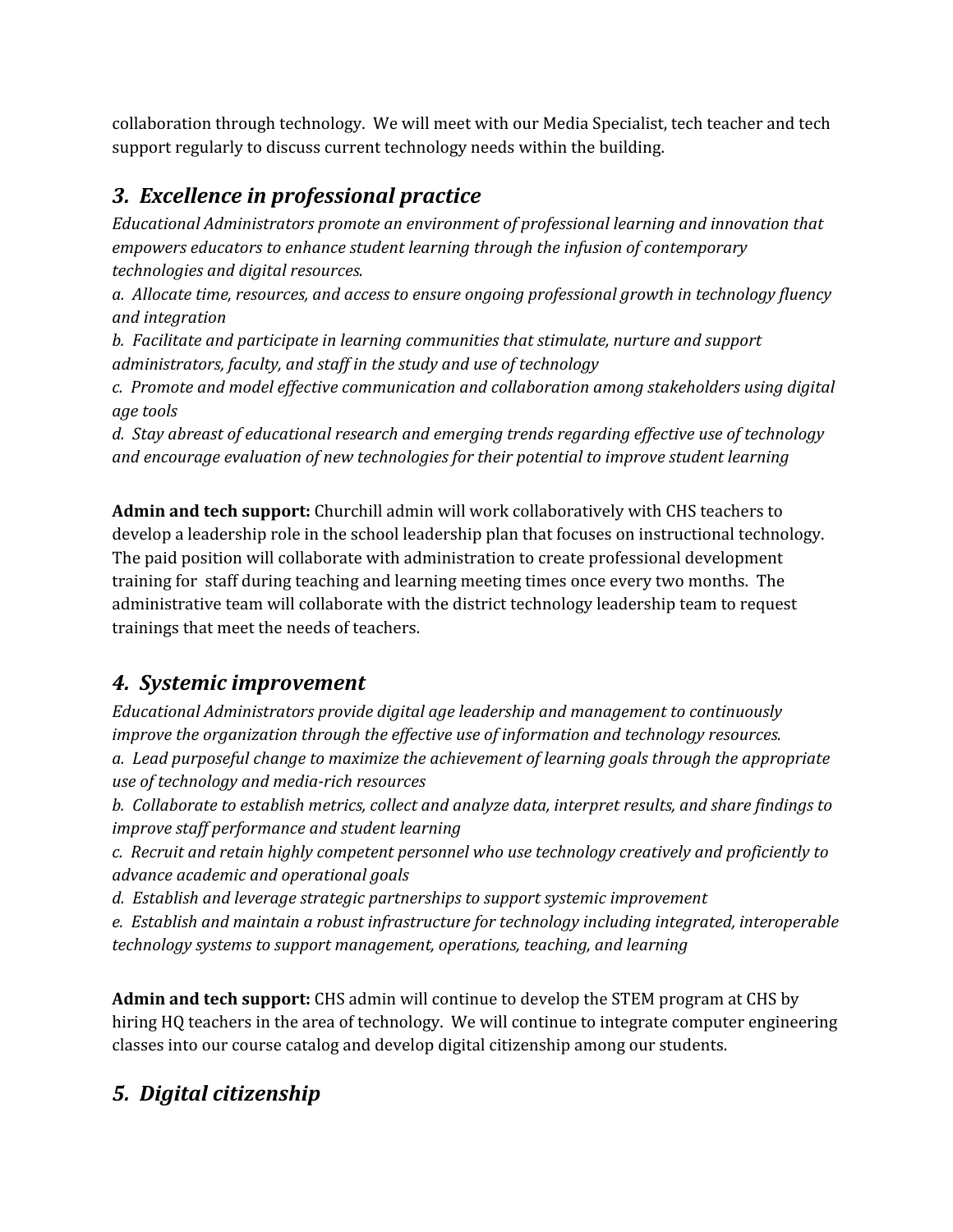*Educational Administrators model and facilitate understanding of social, ethical and legal issues and responsibilities related to an evolving digital culture.*

*a. Ensure equitable access to appropriate digital tools and resources to meet the needs of all learners*

*b. Promote, model and establish policies for safe, legal, and ethical use of digital information and technology*

*c. Promote and model responsible social interactions related to the use of technology and information*

*d. Model and facilitate the development of a shared cultural understanding and involvement in global issues through the use of contemporary communication and collaboration tools*

**Admin and tech support:**Administration will continue to support student learning in the responsible use of technology. Admin will advocate for the use of technology with all struggling learners (ELL, 504, and students with IEPs). Administration will prioritize instructional strategies that support differentiation and curriculum accommodations.

During student discipline investigations, administrators will create a safe use of technology contract to be signed when working on issues of harassment and bullying. Students will continue to develop a greater understanding of social media and the potential for dangerous or harmful uses of technology.

# **Existing Resources**

See technology audit per Jake Reents (June 26, 2015).

# **New Resources/Implementation Timeline**

| Dept      | <b>Current Tech</b><br><b>Allocation</b>                                                                             | <b>Technology</b><br>Received<br>2014-15     | New Tech<br><b>Request 2015-16</b>    | <b>Timelin</b><br>e | <b>PD</b>                              | <b>Funding</b><br>Source |
|-----------|----------------------------------------------------------------------------------------------------------------------|----------------------------------------------|---------------------------------------|---------------------|----------------------------------------|--------------------------|
| LA        | Dunbar: COW G<br>Hurlocker: COW E<br>Hoffman: COW M<br>Scurlock: COW A<br>Ogden: COW O<br>Stewart: COW?<br>TBA: COW? | $M(36 \text{ Airs})$<br>$0(36 \text{ Airs})$ | 1 COW (Stewart)                       | <b>Fall 2015</b>    | Teaching and<br>Learning<br>Wednesdays | Future<br>Bond/Grant     |
| <b>SS</b> | <b>Kelley: COW?</b><br>Iacovetta: COW N<br>Alderman: COW?<br>Sterling: COW?                                          | $N(36 \text{ Airs})$                         | <b>1 COW 36 Airs</b><br>(Kelley-AVID) | Fall 2015           |                                        | Round 4B:<br>Crossroads  |
| WL        | Newton: COW H                                                                                                        | H (reassigned)                               | 5 iPads                               | <b>Fall 2015</b>    |                                        | <b>Building Tech</b>     |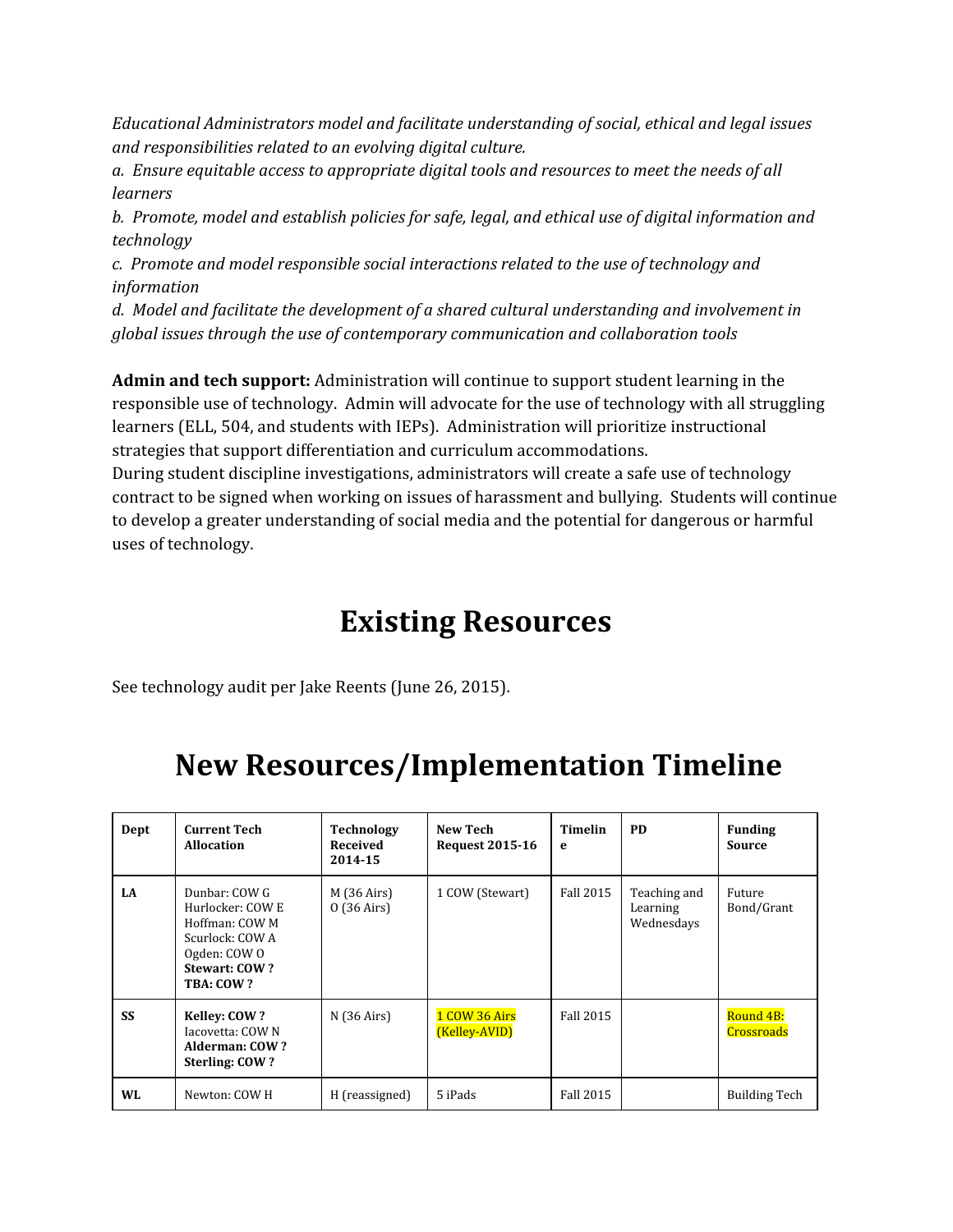|                           | Montes: COW H<br>Suzuki: COW H<br>Tofte: COW H                                                                                                  |                                                          | 4 Digital Voice<br>Recorders                                                                                                        |                                      |                                                               | funds                                                                                                                                                                                                 |
|---------------------------|-------------------------------------------------------------------------------------------------------------------------------------------------|----------------------------------------------------------|-------------------------------------------------------------------------------------------------------------------------------------|--------------------------------------|---------------------------------------------------------------|-------------------------------------------------------------------------------------------------------------------------------------------------------------------------------------------------------|
| MA                        | Soderholm: COW P/iQ<br>Schirmer: COW P/iQ<br>Wile: ?<br><b>Blackburn: ?</b><br>Chabriel: ?<br>Wilson: COW?<br>Grossberg: COW A                  | A (32 Airs)<br>P(36 Airs)<br>iQ (35 Minis)               | 5 Minis (to<br>complete cart)                                                                                                       | Winter<br>2016                       | Teaching and<br>Learning<br>Wednesdays                        | <b>Building Tech</b><br>Funds                                                                                                                                                                         |
| <b>SCI</b>                | Crews: COW C/iJ<br>Mitchell: COW C/iJ<br>Bender: COW L/iJ<br>Lemay: COW L/iJ<br>Miller: Netbooks<br>Ruggiero: COW I<br>Thompson: ?<br>TBA: COW? | L(36 Airs)<br>iJ (30 iPads)                              | 1 COW (36 Airs)<br>(Miller)                                                                                                         | <b>Fall 2015</b>                     | Teaching and<br>Learning<br>Wednesdays                        | Future<br>Grant/Bond                                                                                                                                                                                  |
| ENG/<br><b>STEM</b>       | <b>Thompson: ?</b><br>(Round 4A)<br>Wilder: COW K                                                                                               |                                                          | 1 COW (36<br>MacBookPro<br>w/Bootcamp)(Tho<br>mpson)<br>21"+ monitor                                                                | <b>Fall 2015</b>                     | Teaching and<br>Learning<br>Wednesdays                        | Round 4A:<br>Crossroads<br><b>Building tech</b><br>fund                                                                                                                                               |
| Rachel<br>Carson          | Haberman: COW I<br>Ruggiero: COW I                                                                                                              |                                                          |                                                                                                                                     |                                      |                                                               |                                                                                                                                                                                                       |
| Health<br>/Healt<br>h OCC | TBA: COW?<br><b>(Round 4B, Shared</b><br>with Digital<br>Media/ART)                                                                             |                                                          | 1 COW (36<br>Macbook Pro<br>w/Bootcamp)                                                                                             | <b>Fall 2015</b>                     |                                                               | Round 4B:<br>Crossroads                                                                                                                                                                               |
| <b>ART</b>                | Kruziki: COW F<br>Eagen: iMac Lab<br>Mudd: COW F<br><b>Squires: COW?</b><br>(Round 4B, shared<br>with Health OCC)                               | Reassigned<br>Short Throw<br>and SMART<br>Board To Eagen | 6 Digital Point and<br><b>Shoot Cameras</b><br>\$500/ea (Digital<br>Photo and<br>Yearbook)<br>32 Desktops for<br>Graphic Design Lab | <b>Fall 2015</b><br><b>Fall 2016</b> | Teaching and<br>Learning<br>Wednesdays                        | Graphic<br>Design: Future<br><b>Bond Funding</b><br>New projector<br>set-up:<br><b>Building tech</b><br>funds/District<br>tech budget<br>Cameras: Art<br>budget and<br>Building<br>technology<br>fund |
| <b>AVID</b>               | Ogden: COW O<br>Iacovetta: COWN<br>Crews: COW C/iJ<br>Kelley: COWN                                                                              | $0(36 \text{ Airs})$                                     | COWs available<br>during AVID<br>classes                                                                                            |                                      | Teaching and<br>Learning<br>Wednesdays                        |                                                                                                                                                                                                       |
| SpEd/<br><b>ELL</b>       | LC:<br>Kaanapu: COW B<br>Kerner: COW B<br>TBA: COW B                                                                                            | 5 Teacher MBP<br>and 5 Teacher<br>iPads (ESS)            | 1 COW (trade-in<br>20 B for 36 Airs)                                                                                                | Winter/<br>Spring<br>2016            | Teaching and<br>Learning<br>Wednesdays<br>or possible<br>case | iPad Airs: CHS<br>Coffee<br>Cart/Building<br>Tech fund                                                                                                                                                |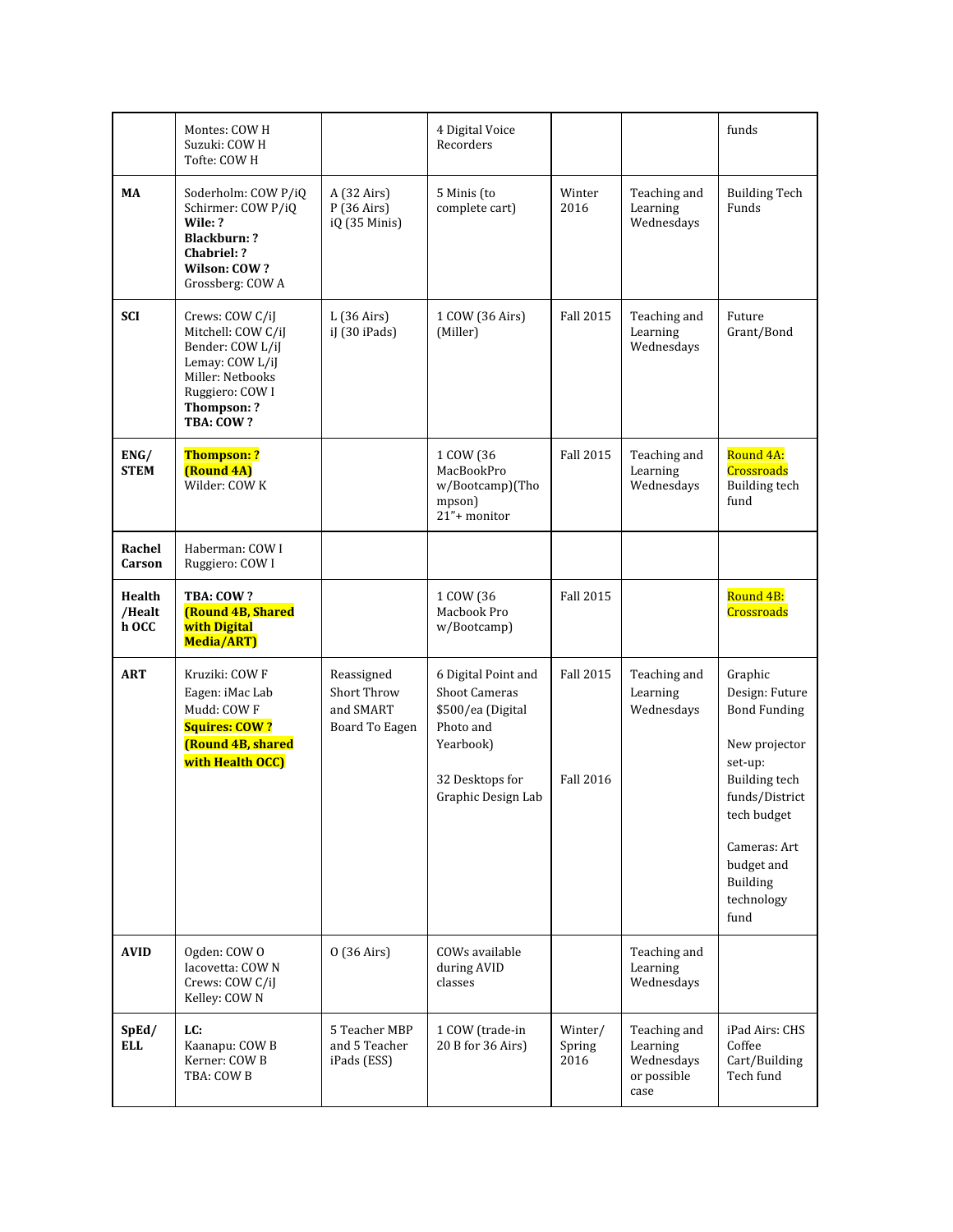|               | PS:<br>Halemeier: COW D<br>TBA: COW D                                     | 1 Network<br>Printer (CHS)<br>15 iPad Airs<br>(CHS)<br>Reassigned Calf<br>(20 MB)<br>ELL:<br>5 iPad minis<br>(CHS) |                                                                                                                              |                  | management<br>periods | ESS funding                                                                                                 |
|---------------|---------------------------------------------------------------------------|--------------------------------------------------------------------------------------------------------------------|------------------------------------------------------------------------------------------------------------------------------|------------------|-----------------------|-------------------------------------------------------------------------------------------------------------|
| Read<br>Right |                                                                           |                                                                                                                    | 12 iPod Touch,<br>8GB                                                                                                        | Fall 2015        |                       | <b>Building Tech</b><br>Fund/EEF<br>Grant                                                                   |
| Library       | 25 PC desktops                                                            | 2 iPod Touch<br>2 iPod Nano                                                                                        | 25 iMac Desktop                                                                                                              | <b>Fall 2016</b> | Anytime               | Future<br>Grant/Bond                                                                                        |
|               | Developed responsible<br>use policy for students<br>(affordable printing) |                                                                                                                    |                                                                                                                              |                  |                       | none needed                                                                                                 |
|               |                                                                           |                                                                                                                    | Develop<br>responsible use<br>policy for school<br>staff and train staff<br>on procedures and<br>create a staff<br>agreement |                  |                       | none needed                                                                                                 |
|               |                                                                           |                                                                                                                    | Complete projector<br>mounts for all<br>remaining free<br>standing<br>projectors and<br>projectors on carts                  |                  |                       | Future Bond<br>funding/grant<br>writing<br><b>Building Tech</b><br>funds<br><b>District Safety</b><br>Funds |
| <b>STAFF</b>  | Iacovetta<br>Hoffman<br>Stewart<br>4 additional (new FTE)                 | 7 MBP                                                                                                              |                                                                                                                              | Fall 2015        | No PD<br>required     | <b>Building tech</b><br>fund                                                                                |

### **Action Plan for Students and Teachers**

**For all students 9-12:**Students are entering high school with the skills to apply NETS Technology Standards. Teachers must continue facilitating the application of skills across all content areas.

#### **Across all content areas, especially English Language Arts and Social Studies**

- 1.) Keyboarding: ie. posture, key location, speed and accuracy
- 2.) General Skills: ie. open/close applications, save and print files, log on/off server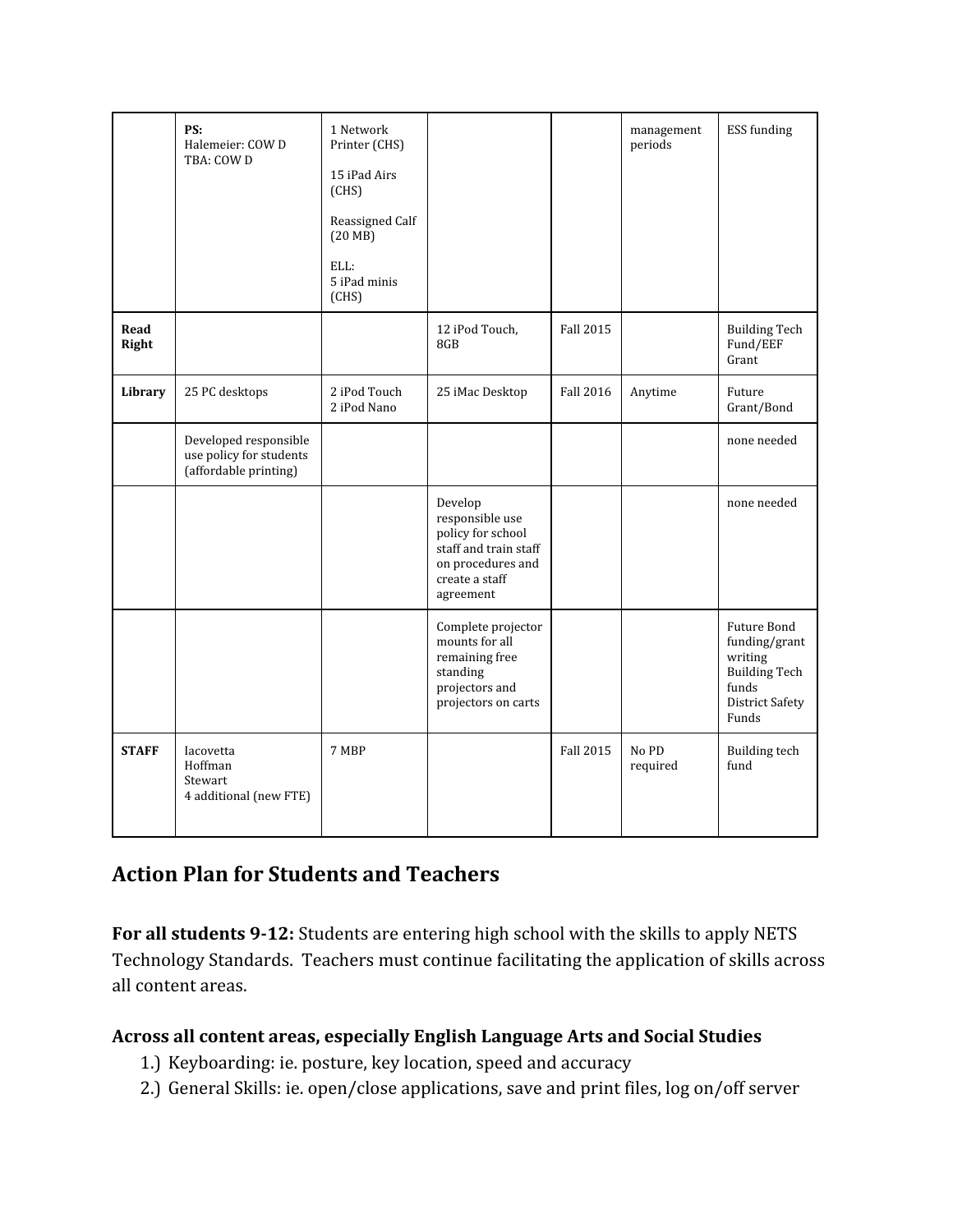- 3.) Word Processing: ie. enter text, create and format tables, create bulleted and numbered lists, use error correction tools
- 4.) Concept/Idea Mapping: ie. select.create graphic organizers
- 5.) Citation making software (EasyBib)
- 6.) Grammar skill building software

#### **Across all content areas, especially Fine Arts and STEM**

- 7.) Equipment Use: ie. know how to operate LCD projectors, document cameras, digital cameras, digital camcorders
- 8.) Graphics: ie. use drawing tools to create illustrations, capture images from the internet, use digital camera to import pictures
- 9.) Presentation: ie. create slideshows with text and images, add effects for text images and transitions, use sound, create hyperlinks
- 10.) Multimedia: ie. record voice, create podcasts using pictures, voice, sound effects, music, create a basic movie project

#### **Across all content areas, especially Math and Science**

11.) Spreadsheets and Databases: ie. enter data into rows and columns, format for printing, create graphs and charts, evaluate data

#### **Across all content areas**

- 12.) Internet Use: ie. know and follow the (newly developed) Acceptable Use Policy for Technology, create a website, create email accounts, bookmark and tag websites
- 13.) Communication: ie. Skype, social networking, academic chat

### **Professional Development**

One Wednesday late start per month will be dedicated to mini workshops on technology for staff development. Our Media Specialist and Tech Leadership teacher will collaborate with the tech team representatives to create and provide these trainings. Department representatives will regularly report to Curriculum Council on the integration of technology in their classrooms. Trainings are also available on a regular basis at the district office.

#### **Trainings of interest:**

iPad/iPod instructional use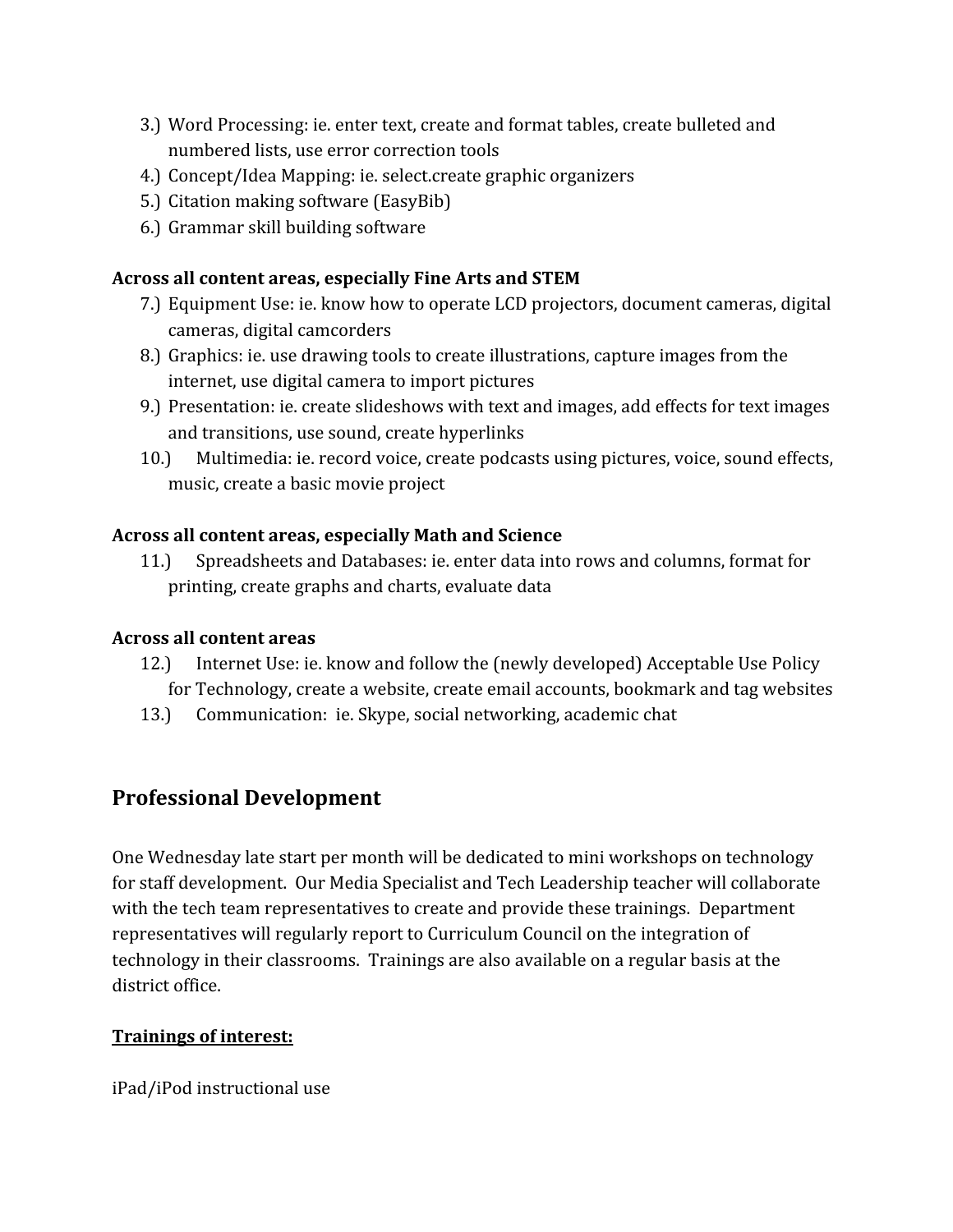iBooks Applications for education Google Applications Instructional technology tools for higher classroom engagement (Padlet, Prezi, etc.) Virtual classrooms iLife Applications Synergy **Smarthoards** Digital and Video Cameras in the classroom Microsoft Office Suite

### **Maintenance & Security**

- How will current and new hardware be maintained?
	- Computer "malfunctions" will be reported to the building TSS for analysis, troubleshooting, and repair.
	- Each year, before school begins, all student computers are "cloned" from a "pure" master computer prepared by the building TSS.
	- Each year, before school begins, all students computers are physically cleaned by the building TSS. Batteries are inspected and replaced as needed.
	- Physically damaged computers are reported to the building TSS, who analyses the damage and repairs as needed. If repairs are not possible, the TSS coordinates with 4J CIS Technology Repair.
	- SmartBoards will be cleaned as needed according to 4J CIS guidelines
	- Projector maintenance
		- filters will be cleaned as needed by building TSS and filter timer reset
		- lamps will be replaced when burned out by building TSS and lamp timer reset
- How will current and new hardware be secured?
	- Meraki (tracking and securing)
	- Discuss feasibility of establishing a "barn" at CHS?
	- Discuss staff policy for staff computers; create staff agreement
		- 4J desktop ticketing system
	- Discuss staff policy for student computers; create staff agreement; train staff on policy
		- Student Acceptable Use Policy / Positive Behavior Support integration
		- Each student is assigned a number
		- Each student always uses their assigned number regardless of COW cart used
		- All COWs placed back in their cart, in their numbered slot, before students are allowed to leave the classroom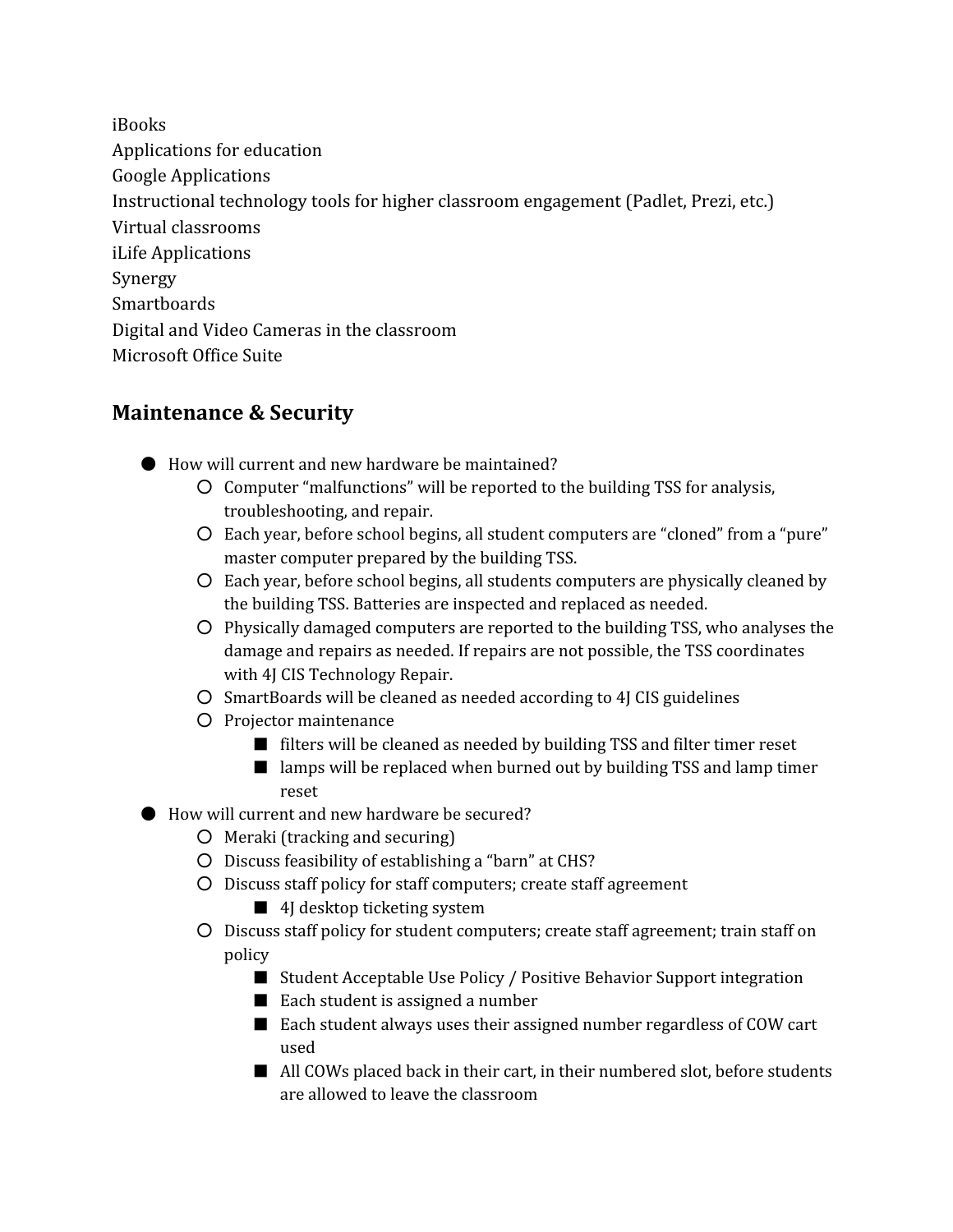○ Entire building is secured and alarmed each night.

# **Funding Projections**

| <b>Traditional Funding</b><br>Sources:                                                                                  | <b>Grant Funding Sources:</b><br>(Molly Hammans and Kay<br><b>Fullerton</b> ) | <b>Creative Funding Sources:</b>                                           |
|-------------------------------------------------------------------------------------------------------------------------|-------------------------------------------------------------------------------|----------------------------------------------------------------------------|
| <b>Technology Fee Account</b><br>\$6,000 (approximately<br>\$20k/year)<br>Coffee cart account \$3,000<br>$(\$9,000/yr)$ | Selco Grant<br>EEF                                                            | Papa's Pizza Coupons<br>Safeway Script<br><b>Lancer Parent Association</b> |

| <b>Departm</b><br>ent           | <b>Request</b>                          | <b>ETA</b>           | Cost       | <b>Crossroads</b><br><b>Priority</b> | <b>Funding</b>                |
|---------------------------------|-----------------------------------------|----------------------|------------|--------------------------------------|-------------------------------|
| Language<br><b>Arts</b>         | 1 COW (36)                              | 12/1/2015            | $= 39,600$ | #4                                   | Future<br>Bond/Grant          |
| <b>Social</b><br><b>Studies</b> | 1 COW (36)<br>(shared with<br>AVID)     | 12/1/2015            | $= 39,600$ | #3                                   | Future<br>Bond/Grant          |
| World<br>Language               | 5 iPads<br>4 Digital Voice<br>Recorders | 9/1/2016<br>9/1/2015 |            |                                      |                               |
| <b>Math</b>                     | 5 iPad Minis                            | 9/1/2015             | $=1,645$   |                                      | <b>Building Tech</b><br>Funds |
| <b>Science</b>                  | 1 COW                                   | 12/1/2015            | $= 39,600$ |                                      | Future<br>Bond/Grant          |
| Engineeri<br>ng/STEM            | 1 MBP COW (36)                          | 9/1/2015             | ~145,000   | #1                                   | Crossroads<br>Round 4A        |
| <b>Rachel</b><br>Carson         |                                         |                      |            |                                      |                               |